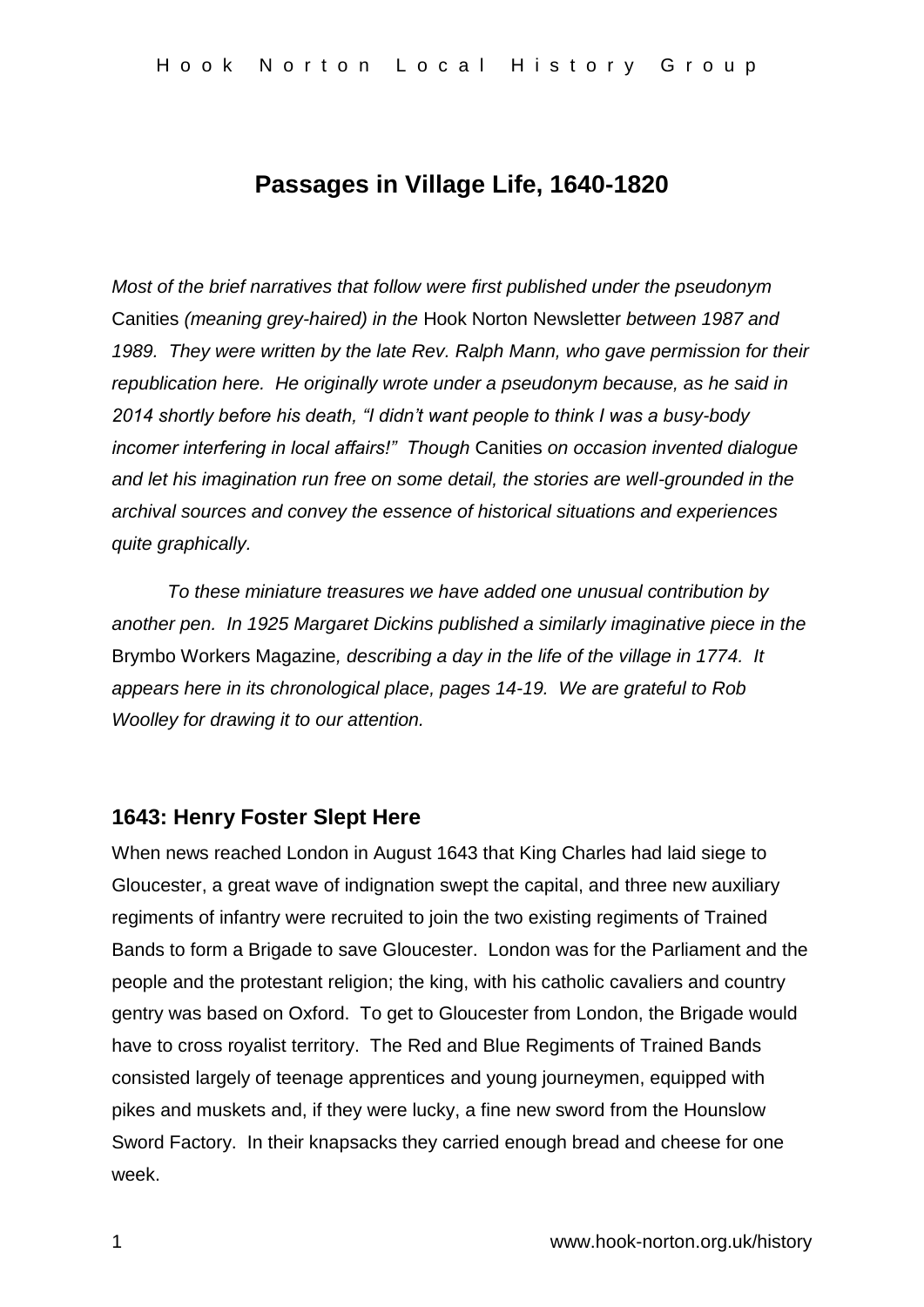For Henry Foster, a young man serving Col. Manwaring in the Red Regiment, it was a great adventure as they set out on  $23<sup>rd</sup>$  August 1643 to march across uncharted England, where there were places with strange names like Ano or Stow the Old; he kept a diary of their daily marches. At Aylesbury on  $30<sup>th</sup>$  August, the Brigade met up with the main Parliamentary Army, and the Lord General Essex reviewed all his troops. "It was a goodly and glorious sight to see the whole Army of Horse and Foot together", Henry wrote. The following night the Brigade was quartered on Souldern, and the Army was nearby at Aynho. They had been on the march ten days and their rations had been eaten up: "we were very much scanted of Victualls in this place", wrote Henry.

The next day, Saturday 2<sup>nd</sup> September 1643, they marched through Deddington and across country to Hook Norton, where the whole Brigade of 5,000 men was billeted. Every room, outhouse, barn, hovel and stable must have been crowded, and all the larders and ale-barrels emptied overnight. News reached them that Essex's army had had a skirmish with the Cavaliers under Lord Wilmot, and some killed, but the royalists had withdrawn to Oxford. Early on the Sunday morning, the Brigade reformed and set off to march to Chipping Norton, passing Essex's army bivouacked on the Great Common alongside the Worcester Road, and then on to Oddington. The housewives of Hook Norton surveyed with despair their depleted stocks.

On the cold, damp evening of September 5<sup>th</sup>, the Army reached the crest of Prestbury Hill above Cheltenham, and looking westward could see in the distance the evening light on the Severn and the great tower of Gloucester cathedral. Essex fired a salute with his cannons, and the 23-year old Col. Massey in Gloucester fired an acknowledgment. King Charles, waterlogged amongst the desolation of his siege works, saw the exchange and despaired. Overnight, the royalist army crept away, leaving fields of mud and heaps of burning refuse. Gloucester was saved for Parliament. "Can we go home now?" asked one of the royal princes, Charles or James. "We have no home", the King replied.

CANITIES *Village Newsletter*, 12: 4, July 1987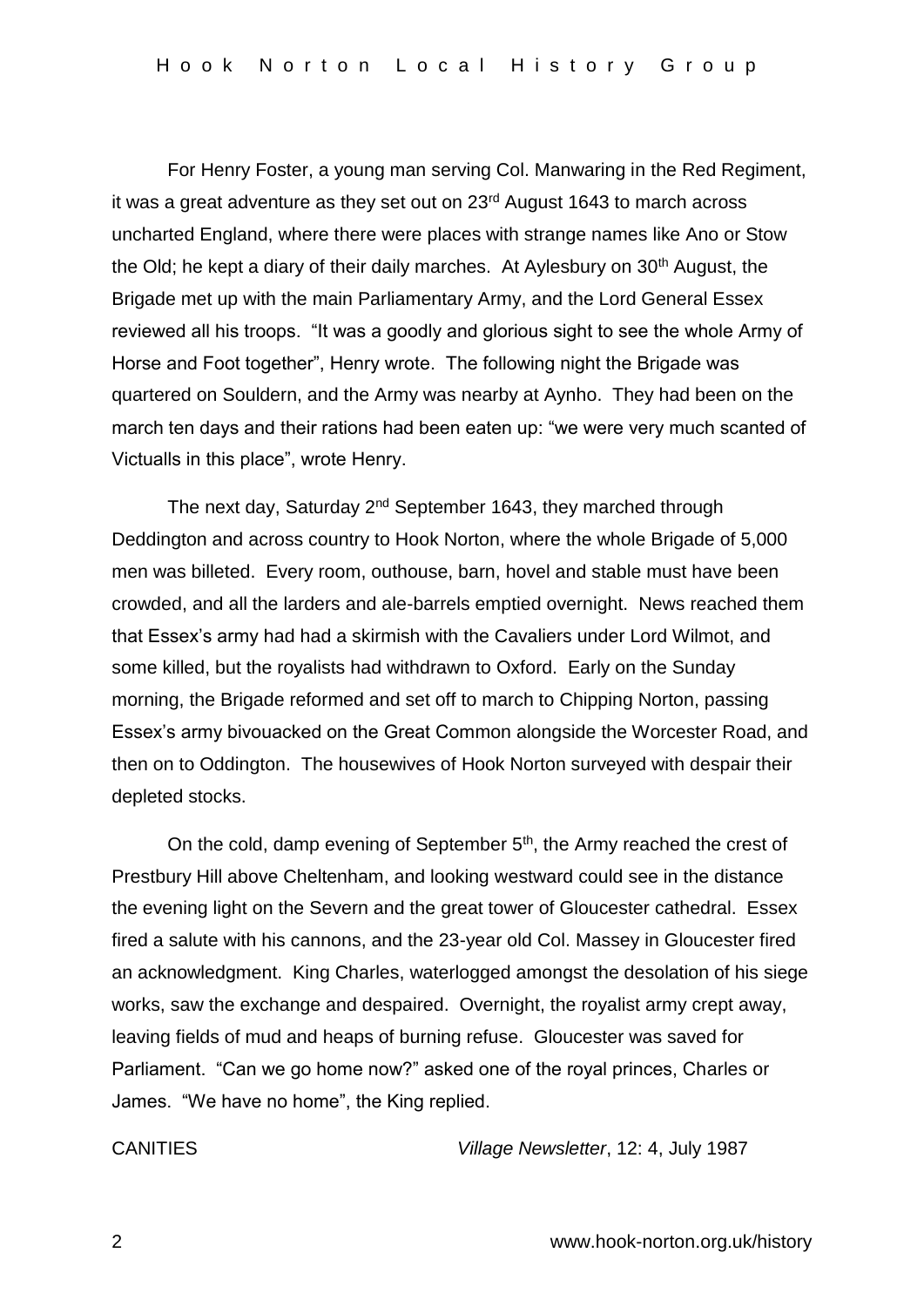### **1664: Baptist Persecution**

It is one of the mysteries of our local history that by 1655 a large, well-organized Baptist congregation existed in a remote village like Hook Norton. Baptists had appeared as a breakaway sect in London in the early seventeenth century, but they did not make headway until the breakdown of official religious controls in the political crisis that resulted in the outbreak of civil war in 1642. The victorious Parliament tried unsuccessfully to establish an official Presbyterian Church, but this was soon replaced by the attempt under Oliver Cromwell's Protectorate (1653-1658) to create a national religious framework which allowed local Protestant congregations to choose their own ministers and style of worship. Regarded even in that era of political and religious experiment as amongst the more extreme radical elements, the Baptist churches tended to grow mainly in larger towns, but they clearly found a fertile soil in a poor, deprived village like Hook Norton which had been notoriously illserved by the Anglican Church in previous years.

Following the restoration of King Charles II in 1660 came the restoration of the episcopal Anglican Church; those who refused to use the revised Book of Common Prayer re-issued in the autumn of 1662 became the original "non-conformists" and Acts were passed by Parliament to suppress them. As a result of the Conventicle Act of 1664, dissenting congregations were liable to be disrupted by the local militia under warrant from the Justices of the Peace. Hook Norton Baptist Church at that time had a joint pastorate of James Wilmot and Charles Archer of Swalcliffe. A hostile informer in Swerford tipped off the local justices about the time and place of the Baptist meeting in Hook Norton, and. the service was duly interrupted by a group of part-time soldiers who arrested the pastors and carried them off to prison in Oxford Castle. Although they were later released, this was only the beginning of a period of persecution that was to last for eight years.

Between 1664 and 1672, non-conformists were repeatedly persecuted. James Wilmot and Charles Archer, the Baptist pastors of Hook Norton, were again arrested and imprisoned for a time in Witney Gaol. James Wilmot was fined £20. Though he was a yeoman and a maltster, he was unable to find a sum of this order, equivalent to several thousand pounds in today's prices. The magistrate thereupon ordered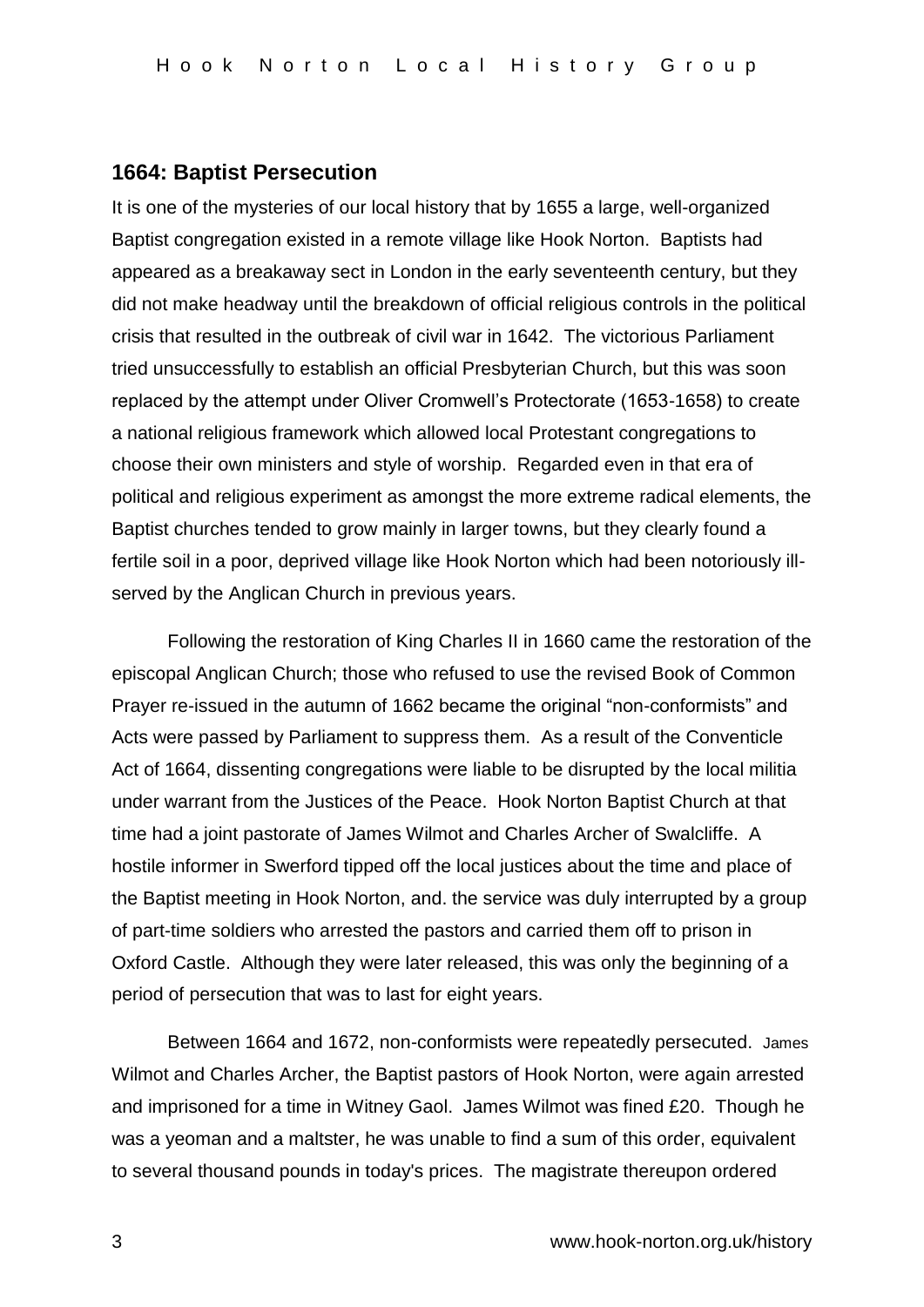that his furniture should be seized, and, when this was valued at less than £20, the property of Humphrey Gillett, a woolman and another committed Hook Norton Baptist, was likewise taken to make up the difference.

The furniture was then taken by waggon to the Wednesday market at Chipping Norton, and for several successive market days the Town Cryer was employed to encourage purchasers. "Oyez! Oyez! House clearance sale! Furniture and effects of the rascally Baptists of Hook Norton offered for only £20! Recently fallen off the back of a waggon!"—or words to that effect. But Chipping Norton was a notoriously Puritan town, and there were no takers.

Finally, the furniture was re-loaded, taken by waggon to Swerford, and dumped at the home of the man who had originally informed the magistrate perhaps Henry Beezley the Rector of Swerford, who was fanatically hostile to dissenters—but he was similarly unable to dispose of it. Ultimately, Wilmot's and Gillett's furniture was returned to Hook Norton, and a proclamation was issued that anyone could have the lot for a pound. At this, one of James Wilmot's friends came forward, repurchased the furniture, and handed it all back to the Baptist pastor and his friend Gillett.

James Wilmot and Charles Archer received civil treatment in Witney Gaol, and there was plenty of congenial company there since they shared accommodation with other like-minded dissenters from north Oxfordshire. Warm Christian friendships were established amongst the young men in prison, and at least two of their fellow-sufferers - Josiah Diston and Joseph Davis of Chipping Norton generously remembered James Wilmot's family when they came to make their wills many years later. When James Wilmot was released from Witney Gaol, he soon found himself in trouble again. Excommunicated by the Anglican Church - a somewhat irrelevant penalty, one would think - he was warned that several writs for his arrest had been issued, and was forced to go into hiding.

However, Wilmot found himself back in Oxford Prison for at least one further stretch. His father, a yeoman of Hook Norton and a staunch Anglican who had never accepted his son's radical ideas, decided to ask for clemency. He made his way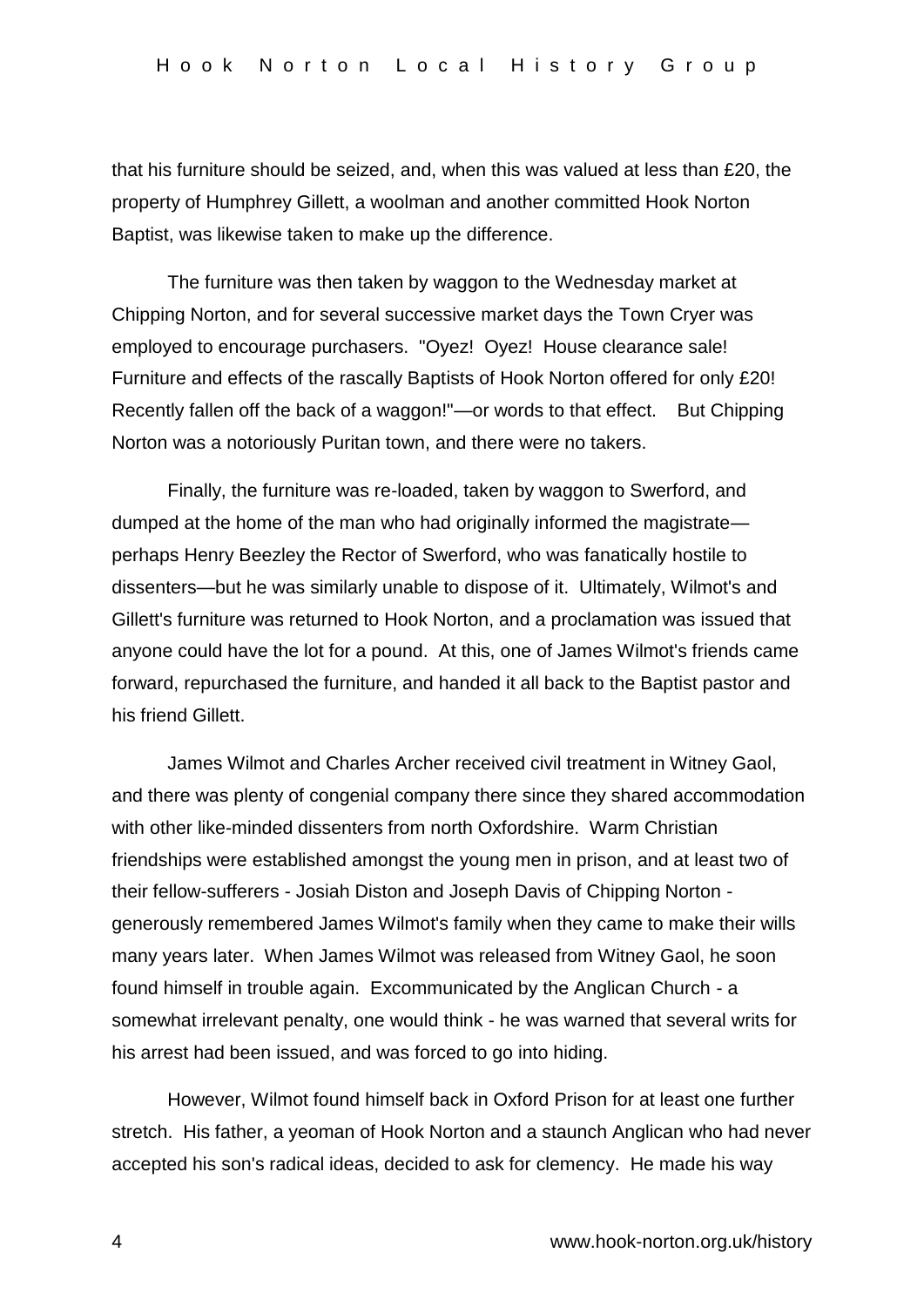over to Cornwell Manor, the home of Sir Thomas Penyston, the magistrate who had issued the writ, and petitioned for his son's release.

"Let him rot in gaol!" Penyston curtly replied.

"That was what one of your fellow magistrates said last time", replied Wilmot's father, "but now he himself is dead".

"Even though he be dead", said Penyston, "yet his work shall not die".

James Wilmot remained in prison.

Henry Thorp, the gaoler of Oxford Castle, was very harsh towards his nonconformist prisoners, forbidding them to pray together. Discovering them about to say grace before eating a meal, he rushed into the cell in a great rage to prevent them, shouting at them, "What! Are you preaching over your victuals?"

When Charles II, for personal reasons, decided to issue a Declaration of Indulgence in 1672, releasing all the nonconformists held in prison in various towns in his kingdom, it was warmly welcomed by several hundred prisoners, including John Bunyan in Bedford gaol. Wilmot and Archer's names are not included on the Declaration list, so presumably they had already been released.

Persecution of dissenters proved to be counterproductive. In the thirty years leading up to the Toleration Act of 1689, nonconformist churches grew numerically stronger, and their faith stood firm. Hook Norton Baptist chapel had a substantial congregation by then, drawn from a wide catchment area extending some fifteen miles to include both Banbury and Chipping Norton.

### **CANITIES**

(*First appeared in the* Newsletter*, 13: 6, November 1988, and* 14: 1, *January 1989, in a slightly different form.* DJR)

\$\$\$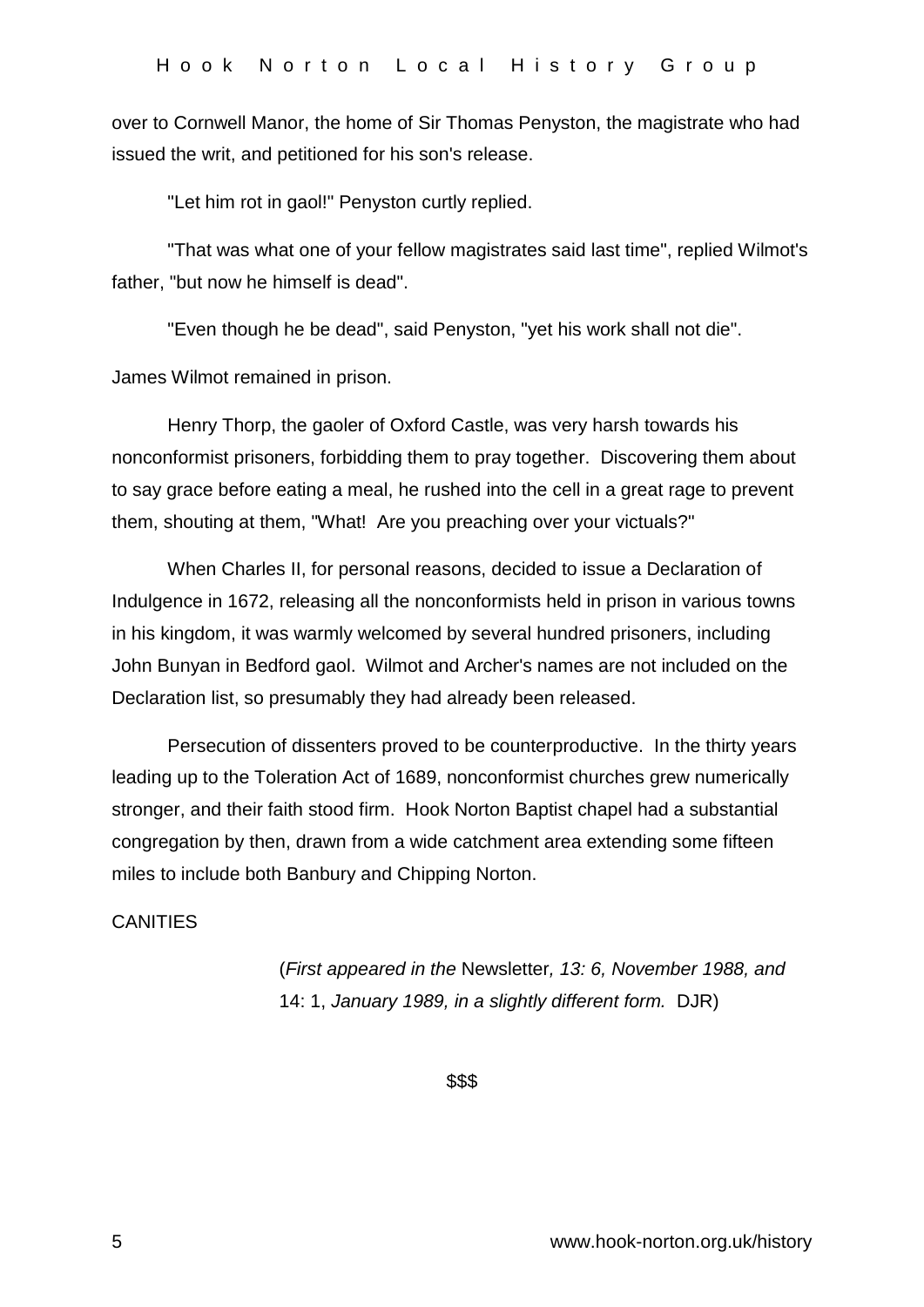### **1670: John Skinner Nuncupates**

In July 1670, John Skinner, a yeoman of Hook Norton, was very ill. A message was sent to the Rev. Edward Jennings, Minister of Hook Norton, asking him to come to John Skinner's house at once. Coming to the door, Edward Jennings called out in a loud voice, "Peace be to this house, and to all that dwell in it." He was ushered into the dying man's bedroom, and could see at once that John Skinner had not much longer to live. Friends and neighbours had gathered there, including James Prue who seemed to be in charge of the situation, but of John Skinner's sons and daughters there was no sign.

Opening his Book of Common Prayer, Edward Jennings began the service for the Visitation of the Sick: "Remember not, Lord, our iniquities, nor the iniquities of our forefather …." The responses were given firmly by James Prue, and almost inaudibly by John Skinner. After a recitation of the Apostle's Creed, to which Skinner replied, "All this I steadfastly believe", Edward Jennings began to enquire whether Skinner had anything on his conscience. "Have you forgiven everyone who has offended you? Have you done injury to any man? Have you made your will?"

At this point, John Skinner shook his head. He was far too weak to write anything now, and in any case there was little time. "Tell us what you want", said Jennings, "and we will write it down for you". And bit by bit, John Skinner managed to make his meaning clear. It was more than three years before Edward Jennings came to write down what Skinner had said, but on 14 October 1693 he recorded the nuncupative—spoken—will of John Skinner:

*Memorandum that att or about the month of July in the year of our Lord God one thousand six heindred and seaventie John Skinner of Hooknorton in the Countie of Oxon yeoman beeing weake in body butt of of perfecte mind and memorie and haveing an Intent and mind to make his will and dispose of his Estate did make and declare by word of mouth his Last will and testament nuncupative in these words following or the same in Effect Vizt I give all my Estate unto Sarah Croker the wife of William Croker of Hooknorton aforesaid Gent incase my Children doe nott come to Hooknorton aforesaid to demand*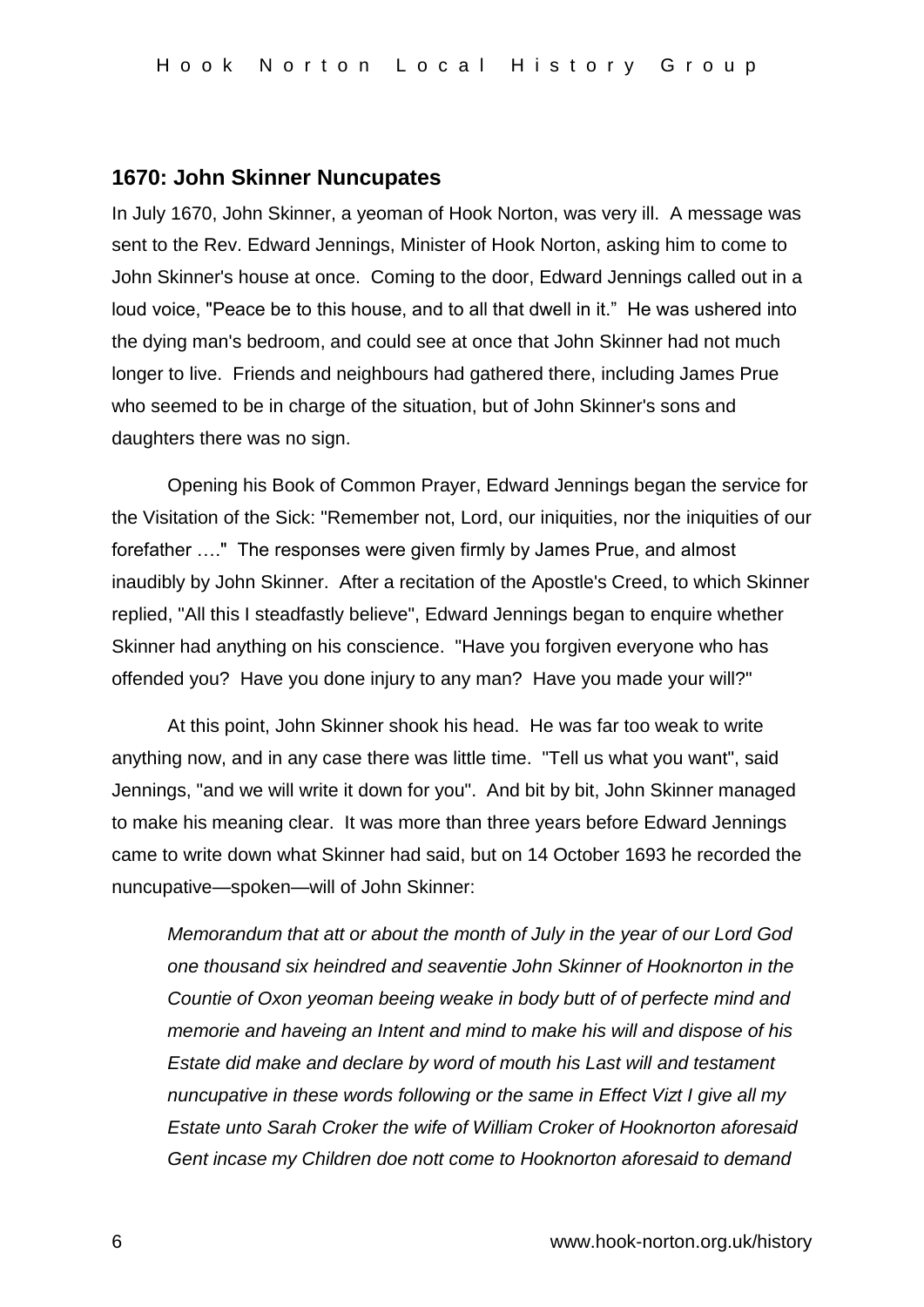*itt, then my will is that the said Sarah Croker shall deliver upp to my two Sonnes the summ of fowerteen pounds to be devided equally between them and fortie shillings to my Eldest daughter, and gold ring to my youngest daughter. All which words or the same in Effect he uttered and declared in the presence of severall witnesses who in testimony of the truth of the premisses have hereunto subscribed their names this 14th day of October Anno Domini 1693.*

Edward Jennings signed his name with professional flourish; James Prue made his mark "P" firmly; and the will was proved.

I wonder whether any of John Skinner's four children ever claimed their inheritance from Sarah Croker?

CANITIES *Village Newsletter*, 14: 4, July 1989

\$\$\$

## **1745: The Bare-faced Hussy**

There was an exceptionally large congregation at St Peter's Church on Sunday, 14<sup>th</sup> July 1745. Attendance at Morning Prayer was compulsory for everyone, but there were always those who managed to find a plausible excuse for staying at home. But even the most habitual malingerer dragged himself out of bed for what promised to be a memorable occasion.

The Rev<sup>d</sup>. Richard Bryan, M.A., the 30-year old curate who had had charge of the parish for the past three years, began with the familiar verse from Scripture: "I acknowledge my transgressions, and my sin is ever before me." The service then proceeded with mounting excitement until the end of the Te Deum; at which point silence fell and all eyes turned to the vestry door as the Churchwardens, Anthony Lampett and Robert Barnes[?], holding their staves of office before them, led out a self-conscious young couple, dressed in a bizarre fashion.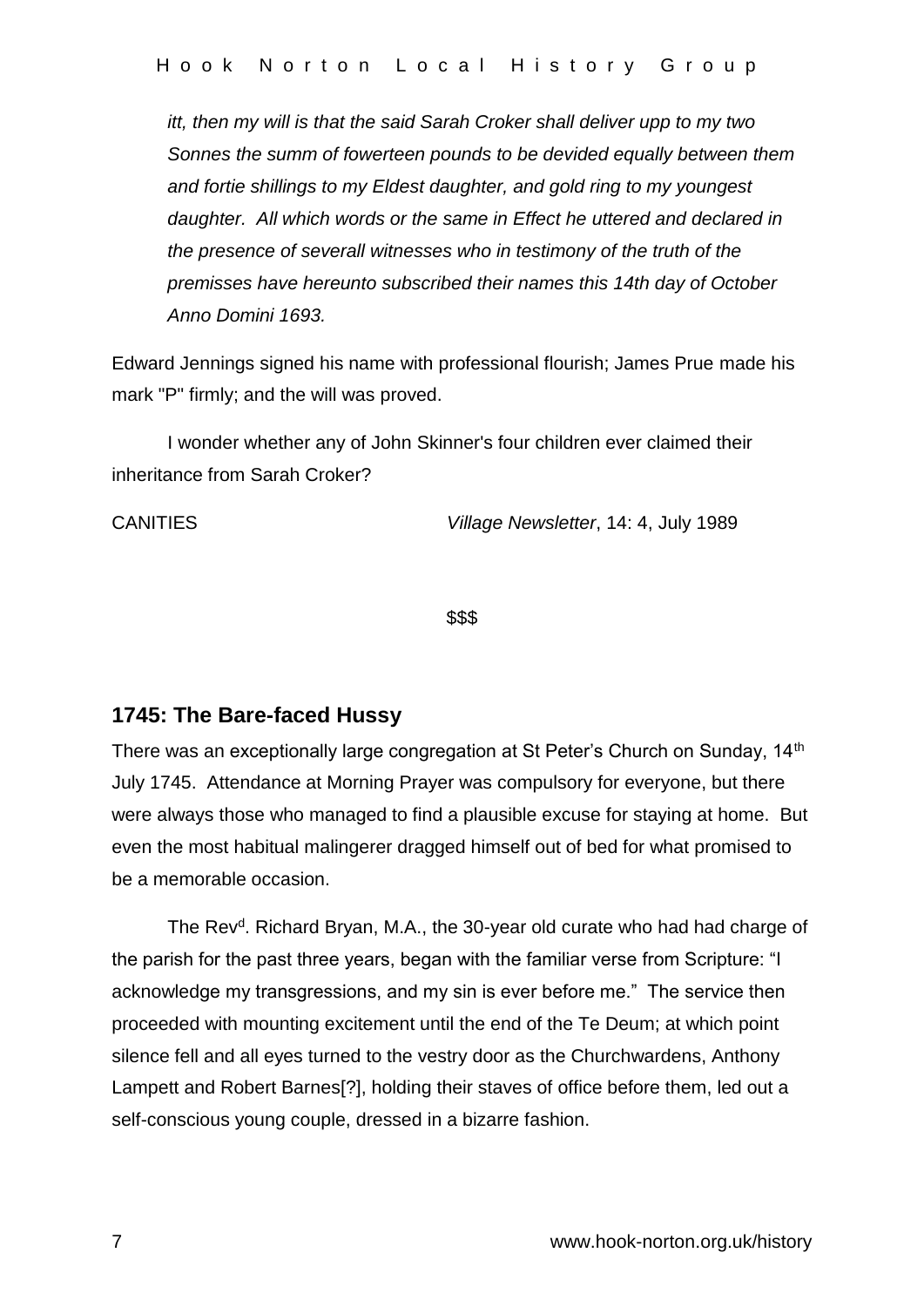First came John Smith, wearing white sheet and carrying a white rod in his hand. Behind him came Mary Clark "in along white sheet down from her shoulders to her ankles bare-faced bare-legged and bare-footed with a long white rod in her hand." The church wardens guided them to the open space in front of the pulpit where the whole congregation could see them, and Richard Bryan the curate left his stall to stand in front of them. Then, addressing each of them in turn, he ordered them to repeat after him, loudly and clearly, phrase by phrase:

*Good people – Whereas to the great Displeasure of Almighty God and the Offence of this neighbourhood I have committed the foul Crime of Fornication and stand Convict thereof by my own Confession: I am therefore according to Order of Court come hither to make this my Acknowledgement: I confess my Fault and am sorry for the same. Moreover asking forgiveness of Almighty God and promising by his Assistance not to commit the like Offence any more and that he may give me Grace so to do, I desire you all to join with me in prayer to him for the Help of Holy Spirit.* <sup>1</sup>

The curate then brought the congregation to their knees, and self-righteously they all joined in repeating the familiar Lord's Prayer – "and forgive us our trespasses, as we forgive them …."

Mary Clark and John Smith had indeed been thoroughly humiliated. Mary had come to Hook Norton as Mary Rider to marry Richard Clark in 1728. They had two daughters, Mary and Hannah, and then, ten years after their wedding, Richard Clark died and was buried at Hook Norton on 15th May 1738.Early death - Richard cannot have been more than forty - was frequent in those days, and his widow would be expected to remarry: but Mary Clark did not marry again. Seven years later, she was perceived to be pregnant.

1

 $1$  There seems to be no record that these were the precise words that Mary Clark used in 1745, but they were those used by Mary Beale in a similar case in Hook Norton in 1759.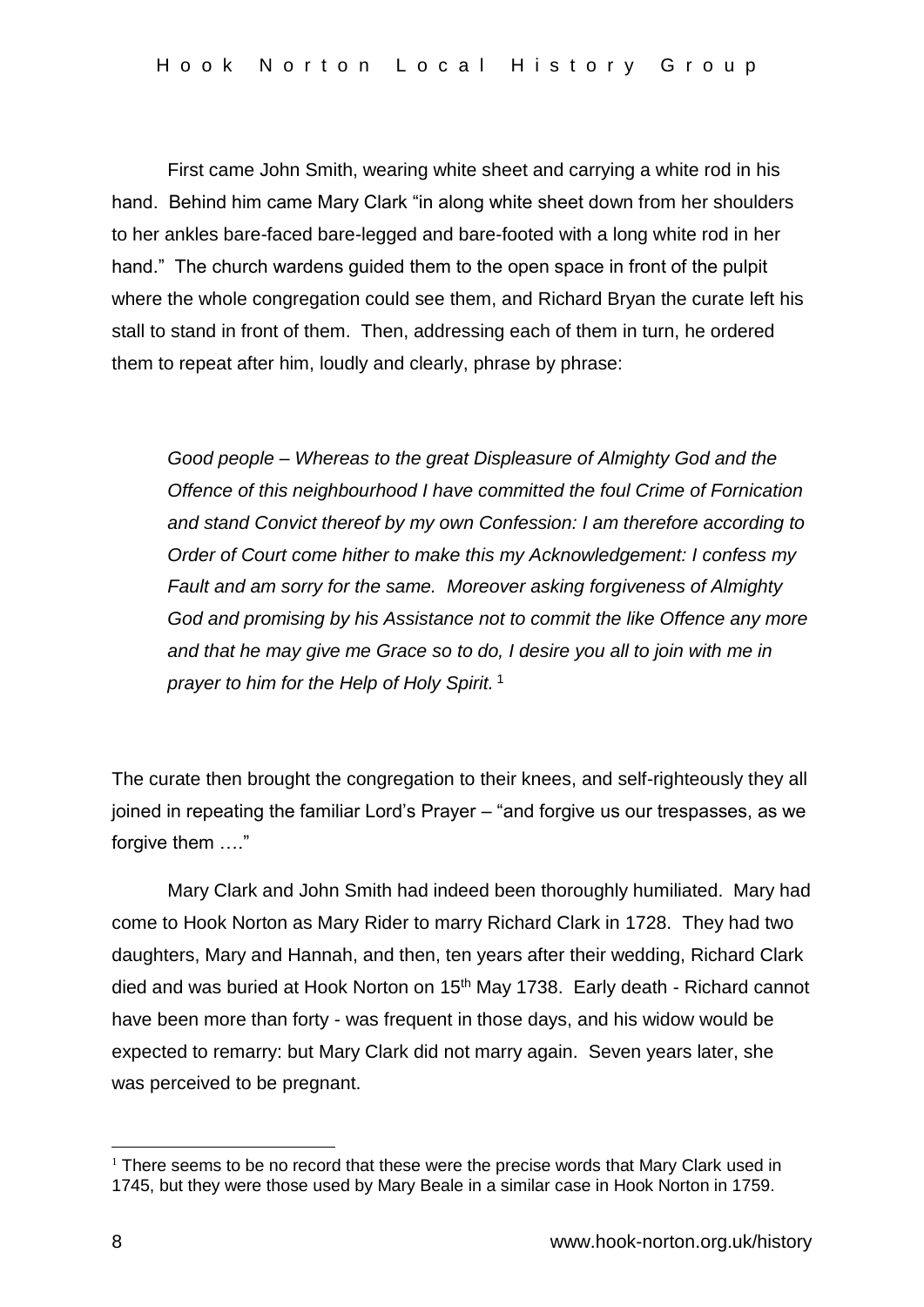Such a situation was not uncommon, although it will have given rise to a certain amount of self-righteous gossip in the village; usually the father's identity would have been well-known, and public opinion was a powerful incentive for him to marry the woman so that the child could be born in wedlock. But in the case of Mary Clark, no-one came forward to make an "honest woman" of her, and in the summer of 1745 she gave birth to twin boys, baptised on  $9<sup>th</sup>$  June as John and Edward Clark. In the eighteenth century twins rarely survived infancy, and illegitimate twins were at a double disadvantage. Perhaps it was in expectation that the infants would die that the parish officials delayed taking action. Eight days after the christening little John Clark was buried, but little Edward must have been unusually robust and was a survivor.

The Overseers of the Poor of Hook Norton, Robert Bricknill and John Goodwin, always watchful to avoid any additional burden on the parish poor rate, were anxious to identify the father and make him financially responsible for Mary Clark's surviving child. On 29<sup>th</sup> June 1745 the Churchwardens and Overseers took Mary to Richard Wycomb, the Justice of the Peace, and there, upon oath, she confessed that the father of the child was one John Smith, a yeoman of Hook Norton. The parish officers lost no time. On the same day John Smith was apprehended and brought before the magistrate, together with a relative - probably a brother - Robert Smith. Richard Wycomb interrogated John Smith, and then wrote out a formal document or Bond setting out the facts of the situation: "Mary Clarke of Hooknorton ... Widow, hath lately been delivered of a Male Bastard Child within the said Parish of Hooknorton, which Child is now liveing and likely to become chargeable to the said Parish of Hooknorton". John Smith signed and sealed the document in the presence of witnesses (Richard Hiden and Charles Brown), binding himself to forfeit £40 to the parish if he failed to cover all the expenses incurred by Mary Clark and to provide adequate maintenance and education for his surviving son. To ensure that he did not abscond, Robert Smith was bound with him as a surety. Mary Clark's financial position at least was now secure, but her ordeal was not yet over.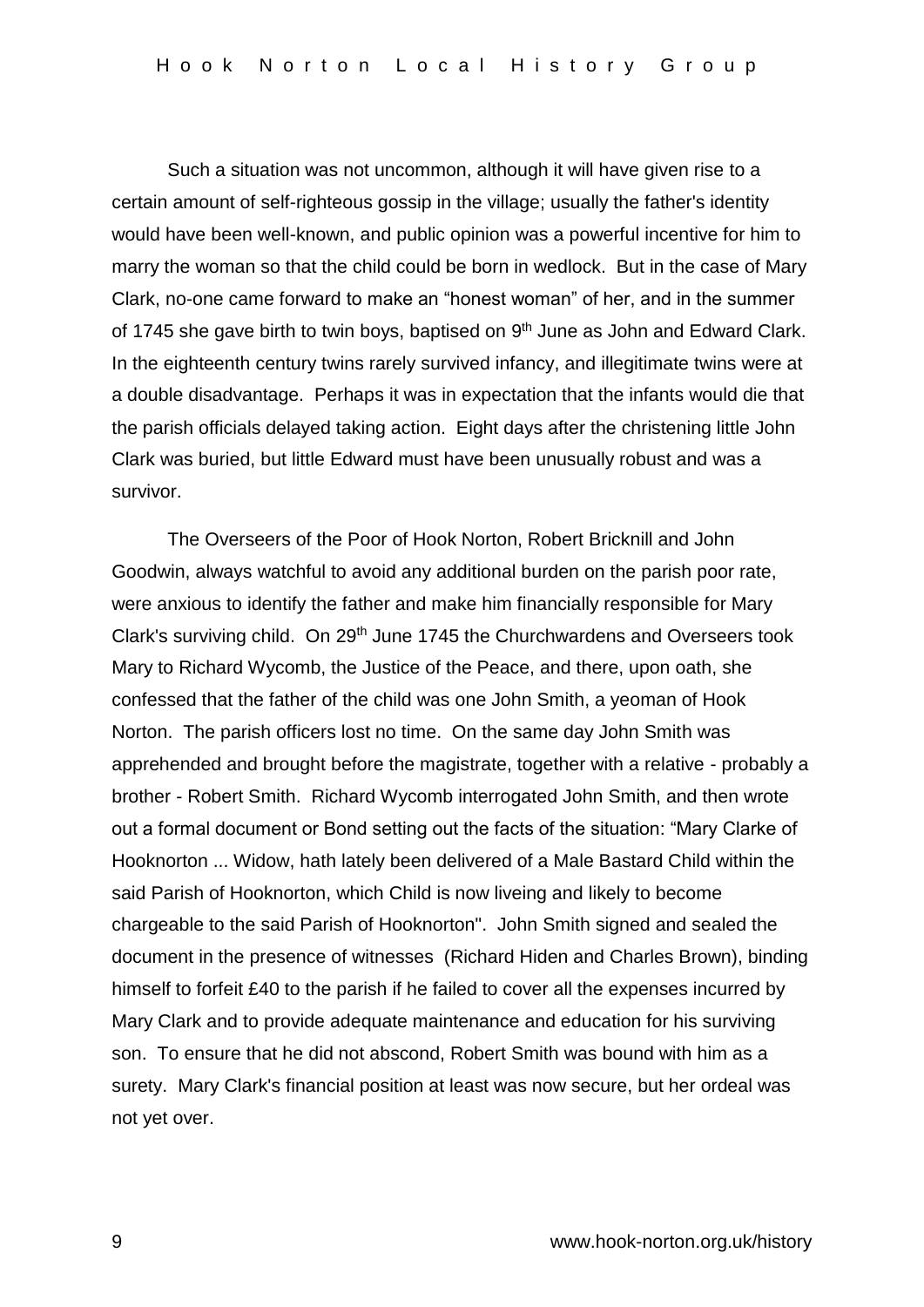Misconduct of this kind, common enough among the labouring poor, could not be countenanced in members of the respectable yeoman class. The Churchwardens, making their official report on the parish to the Archdeacon of Oxford, decided to 'present' Mary Clark and John Smith, so that the Archdeacon could punish them for immorality. Hook Norton was to have rather a dismal record for bringing such cases before the ecclesiastical court; twelve years earlier Elianor Bye had endured a similar ordeal. The penance imposed by the Archdeacon was exemplary, and was intended to create maximum psychological discomfiture. Normally the man and woman were required to appear in church on separate occasions, but on this occasion Mary Clark and John Smith were sentenced to stand together. (The penance cannot have been as effective as the Archdeacon had intended, for while John Smith and Mary Clark were undergoing these indignities, Richard Harwood and Elizabeth Haynes were themselves creating a situation for which, nine months later, they would be sentenced to a similar humiliating penance).

John Smith did not marry Mary Clark. However, there was at least one person who took pity on her for, four months later, on 19 November 1745, Thomas Clemnes (Clemens?) married Mary Clark in St. Peter's Church, and took her and the three children, Mary, Hannah and baby Edward, away from the village with such unhappy memories.

### **CANITIES**

(*This story first appeared in the* Village Newsletter*, 13: 3, May 1988. In Mr Mann's historical notes, which he gave to the Village Archive, there appears a draft of a slightly different, somewhat more graphic version. I have taken the liberty of running the two together to produce the above account.* DJR)

### \$\$\$

## **1769: Was This A \*\*\*\*Ing Record?**

In 1769, Hook Norton experienced a curious epidemic of profanity, which brought three of its residents before the assembled Justices at the Oxford Quarter Sessions. Apparently, it all started on 31st January when Thomas Gregory, a magistrate,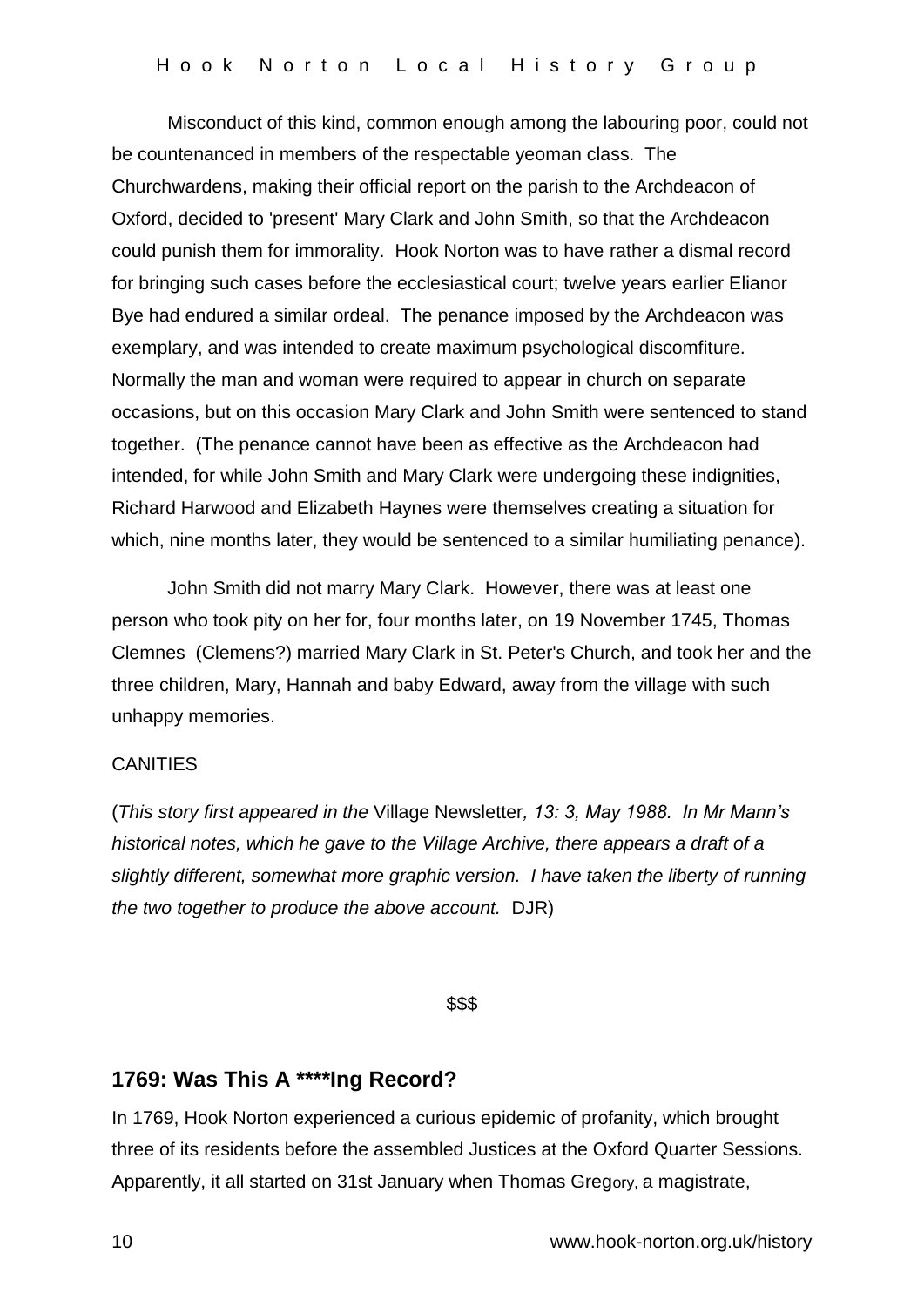convicted Robert Powel of Hook Norton of swearing forty profane oaths.<sup>2</sup> Three weeks later, on 21st February, Alexander Hirons of Hook Norton was likewise convicted of swearing forty-five profane oaths. Hirons was a victualler and Powel was an excise officer, so it would be reasonable to guess that the incidents occurred in one of the inns, and may have arisen out of some dispute over the payment of excise on home-brewed ale. Presumably both Powel and Hirons had an extensive and fluent vocabulary, though it is not altogether surprising that the innkeeper managed to win on points. However, the following week, on 27th February 1769, Thomas Gregory convicted Richard Hitchman, a labourer, of swearing twenty-nine profane oaths, and all three culprits were then presented at the Quarter Sessions that Easter.

A fertile imagination can re-create the scene. Did they repeat themselves at all, or was this an orgy of wide-ranging blasphemy and obscenity? Was there someone sitting quietly in the bar, carefully counting the cuss-words? Was their language solemnly repeated by a witness in the presence of Thomas Gregory the magistrate, who then wrote it all down, word for word, in a formal deposition? Presumably, even if it was just a joke, there were at least some who felt that the whole thing had gone too far, and that the culprits must be punished. Unfortunately, the records do not tell us what punishment was imposed, but it is likely to have been a fine, payable to the poor of the village.

Or was this an eighteenth century fund-raising activity—a "sponsored swear"—that got out of hand? Perhaps our archives have uncovered an old Hooky custom which could profitably be revived today!

CANITIES (*Newsletter*, 12: 6, November 1987)

\$\$\$

1

<sup>&</sup>lt;sup>2</sup> Ralph Mann's notes on the Archdeacon's records show that two years earlier, in June 1767, Robert Powell had been compelled to apologise publicly in Church after Morning Prayer for calling William Tredwell "the son of a whore".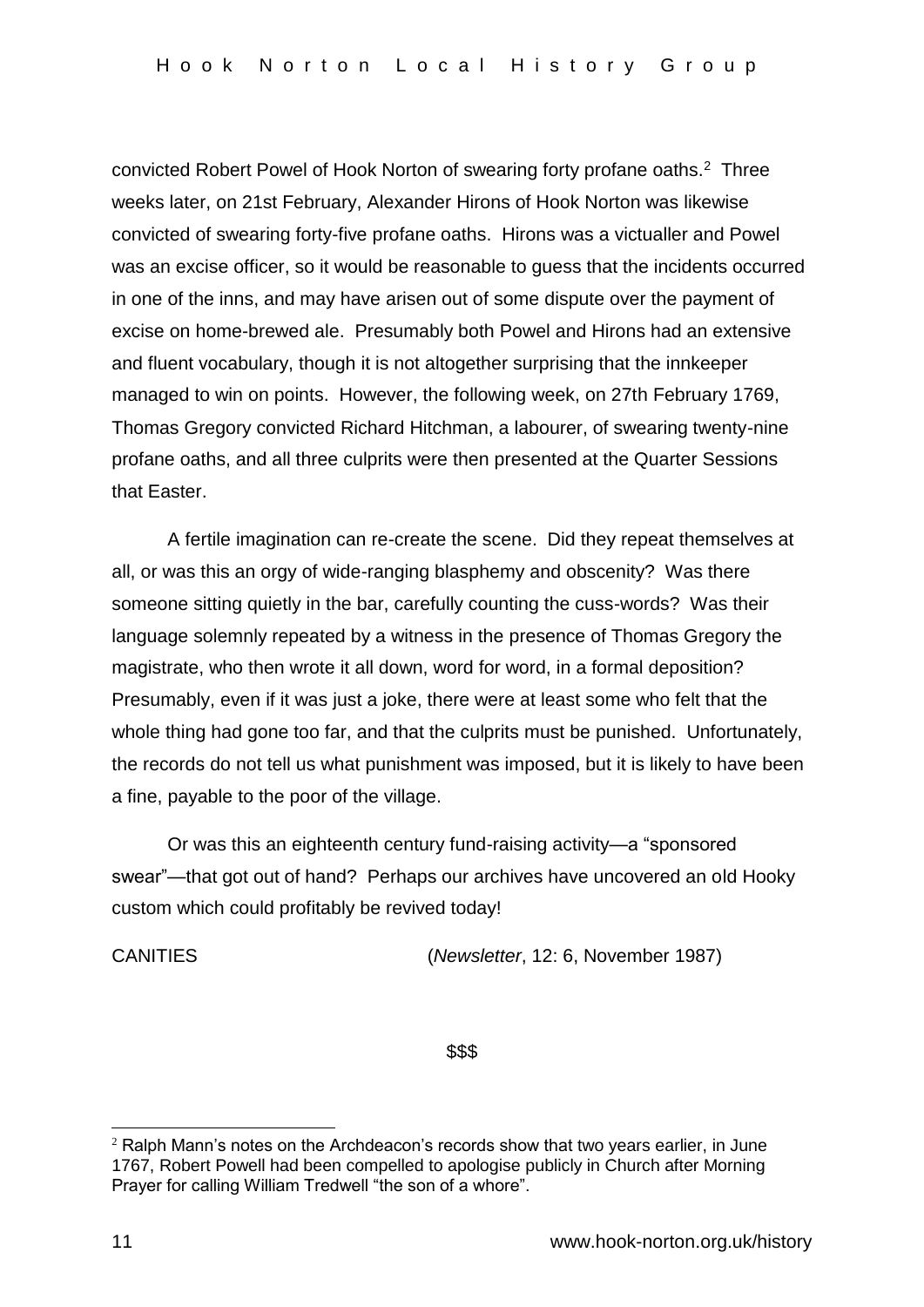# **1437-1887: The Cherry Fair**

In 1437, the Earl of Suffolk obtained a charter for a weekly market and two annual fairs to be held in Hoggenorton: similar charters were issued at the same time for Eynesham, Henle-super-Thames and Chorlebury. By this charter, the earl was given the right to charge a toll on those who came to trade, and in many cases—but obviously not here—the charter was a significant step in the growth of a market town. The weekly market had to compete against well-established markets in Rollright (1269), Banbury (1330) and Chipping Norton (1331), but the greater economic strength of Banbury and Chippy squeezed out the markets at Rollright and Hooky.

The two fairs, however, survived. The summer fair was held appropriately on St. Peter's Day, 29 June, and the winter fair on St. Hugh's Day, 17 November. Fairs were important occasions, attracting farmers from a wide area who came to sell sheep, cattle and horses. Other produce was also sold, and the summer fair came to be known as the "Cherry Fair"; Miss Dickins remembered that many cherry trees once grew in East End. Fairs also generated other activity: the inns and alehouses did good business; domestic servants and farm workers were hired; travelling people came to deal in horses; and pedlars, quacks and cheap-jacks tried to take advantage of the credulity of country folk.

In 1747 there was a deliberate but unsuccessful attempt to suppress one of the fairs. But the tradition that had grown up over three centuries was strong, and a fair could not easily be discontinued. Indeed, when in 1752 Parliament removed eleven days from the calendar in order to bring Britain into line with the rest of the world, Hook Norton retaliated by adding eleven days to the date of the winter fair, bringing it to 28th November. (They had the excellent example of the Chancellor of the Exchequer who likewise added eleven days to the end of the financial year, moving it from 25 March to 5 April).

In 1792, Owen's definitive *New Book of Fair*' recorded the two fairs in Hook Norton, but in the following year *Jackson's Oxford Journal* carried an advertisement: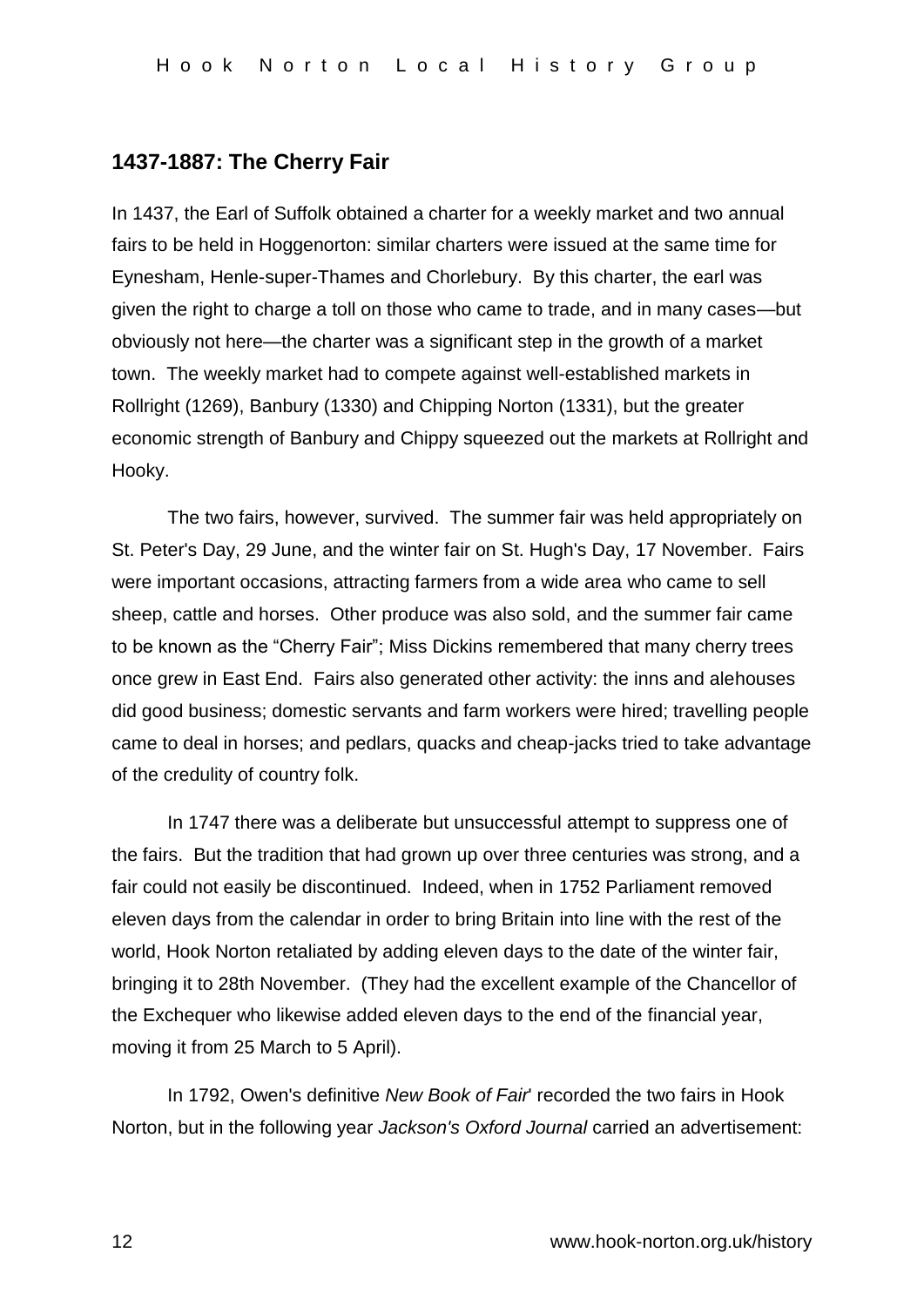The Fair called the Cherry Fair held at Hook Norton on June 29th will be discontinued. In future.... it will be held on the second Tuesday after May 12th annually.

It is not clear why the date was to be changed, nor who was behind this advertisement, but there was evidently considerable local opposition to the change perhaps from the cherry growers? On May 16th 1795 they tried again:

Notice is hereby given, to all Gentlemen Graziers, Dealers and others, that the FAIR formerly held at Hook Norton ... on the Twenty-ninth Day of June, will, in future, be held on the Second Tuesday after the Twelfth Day of May, for the buying and selling of all sorts of Cattle. There will be convenient Pens for Sheep, and complete Stalling for Tradesmen.

Don't you believe it! On 13th June 1795 came the response:

Notice is hereby given, that the FAIR formerly held on the TWENTY-NINTH day of JUNE at HOOK NORTON... will be continued on That Day, and not to be disannulled by any Advertisement or any other Means whatever.

GOD SAVE THE KING.

They won. In 1869 Webster's Directory records the two Hook Norton Fairs on 29 June and 28 November. But the character of fairs was changing; the cheap-jacks were still there, but amusements and pickpockets had taken over from the more serious business of hiring and selling. The Hook Norton fairs were in decline.

There was one last attempt to revive the Cherry Fair after the railway had been opened to Banbury, and in 1887 the *Banbury Guardian* recorded that "this village presented the appearance it did in olden times when fairs and markets were held here". The attempt failed. The next year the government made a thorough enquiry into which fairs were still held, and their report, published in 1889, shows that Hook Norton fairs had disappeared.

What about reviving our Cherry Fair? On 29<sup>th</sup> June, of course!

CANITIES (Newsletter, 13: 1, January 1988)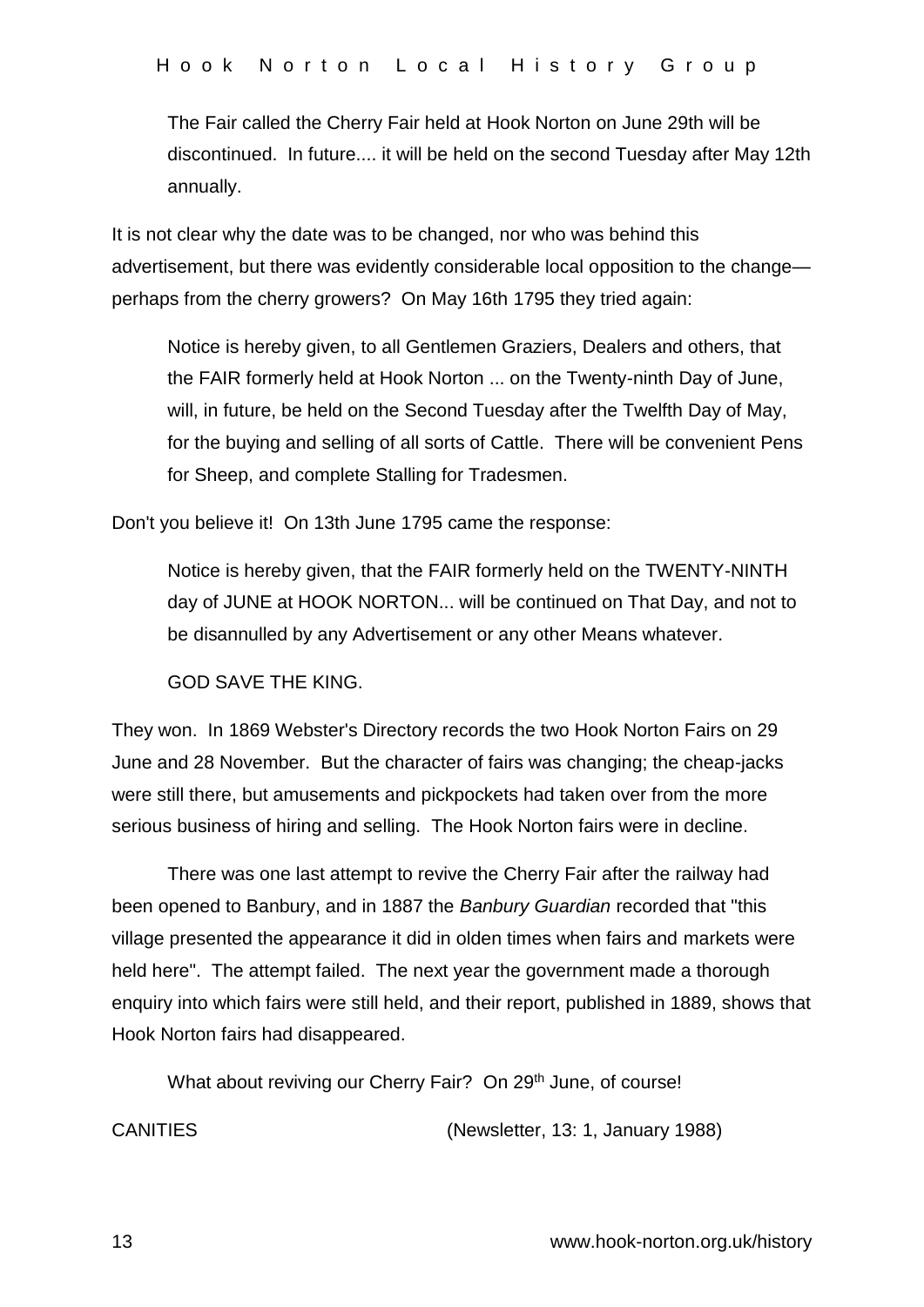### **1774: A Critical Year in the Life of the Town**

Let us consider Hook Norton in 1774. I take that date because it was a very important date here. In that year the Common Lands of what was called the Parish and Liberties of Hook Norton and Southrop, were enclosed, and settled legally on their proprietors. I must just point out first, that this place is really two villages though only one Parish. More than six hundred years ago, Southrop which means "the south village", is mentioned, and as late as Mr Rushton's time [Rector, 1841-1881] people who were married or buried from the south side of the brook, are entered in the registers as from Southrop. There is one entry where Mr Rushton has first entered Hook Norton, and then crossed it out and put Southrop, which shows what importance he attached to the difference.

When you go up South Hill for a walk, and see those great, wild hedges, where the blackberries grow so freely, you probably think that they must always have been there. Should you be surprised to hear that 150 years ago [now 240 years ago] there was not a hedge between Chipping Norton and Banbury? The whole countryside was wild, unenclosed land, in the remoter parts covered with furze and thorns, but nearer the villages cultivated in small patches by a great number of different people. Have you ever noticed that nearly every house in Hook Norton [in 1925] has some sort of shed or barn attached to it? Why is that? It is because nearly everybody in the village had a bit of land and grew his own corn, which he had to store. Beside the arable land, there was pasture which was grazed by all/ in various proportions. People had what was called common rights, a man had perhaps one cow common, that is, he had the right to turn out one cow. Or he had common rights for so many sheep. There is an interesting survival of this custom in Oxford still. As you go in by train, you can see, on the right Port Meadow all dotted with stray horses and cows, turned out by their respective owners, who have the rights to graze the Common because they are Freemen of Oxford. Just in the same way the Townsmen of Hook Norton had their common rights 150 [240] years ago. Another right people had, was to cut furze, which was much used for fuel when there were no railways to bring coal.

In 1774 the inhabitants of Hook Norton had come to the conclusion that it would be wise to have the land properly enclosed, so that it could be better cultivated. To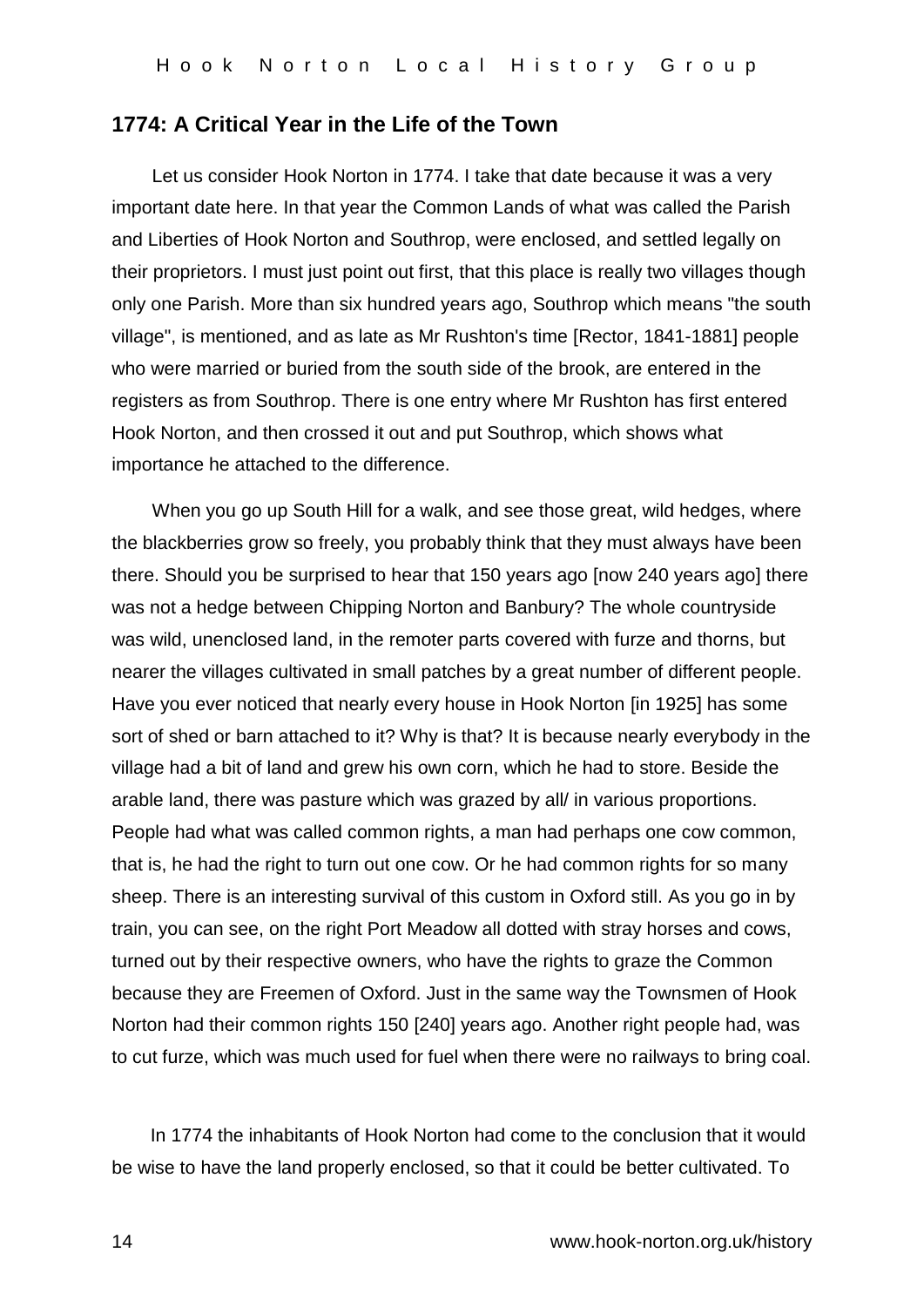do this they had to get up a petition to Parliament, and get an act passed, after which a Commission was appointed to manage the business. The land was surveyed by two surveyors from different places, and valued by two valuers, also unconnected with the place. These valuers and commissioners had to take a solemn oath that they would carry out their duties "impartially, truly, and honestly to the best of my skill and judgement, So help me God." Two copies of this oath still remain in the old chest behind the organ in the Church, but they have nearly crumbled into dust and I could only make out these few words, and the expressions, "Common Pastures, Common Grounds, Common Meadows", which tell us what their subject is.

The open field of Hook Norton was divided into two parts, called the North Side Field and the South Side Field, and when it was enclosed the property of some people was shifted from one to the other, to be nearer their farm buildings, which they called their Homesteads, or Homestalls. The land was divided into plots, one or more of which were "allotted" to all the claimants, and called the allottment of So and So. The commissioners agreed that if all the open land was allotted to private owners, it would be very hard on the poor people who had been used to cutting furze to burn. So they set aside about forty acres, in the South side field for the poor. This allottment was to be in the hands of trustees, for the good of the poor, and this is still [in 1925] called the Heath Allotment.

As soon as a man had his plot of ground allotted to him he had a fence round it and to keep it in repair, and if a road ran through it, he had to put up a gate, and keep that too. Before these fences were made it must have been no easy task, in a mist after dark to find the way over the hill from Chipping Norton, and folks would have been glad to hear the Church bell ringing at 12 and at 8 o'clock to guide them to the town, as it was called then. When a man had crossed the ford at the bottom of South Hill, and got into the ring of old enclosures and homesteads, he would drop into the "Bell" or the "Old Red Lion" in Southrop or the "Sun", for they were all going then, to get a mug of ale, which was about the only thing there was to drink in those days.

Let us suppose that we are taking a walk up High Street in 1774. There are no pavements, but as it is a fine day in the summer that will not matter. It is June 29th, St Peter's Day, and like the other towns we have a fair on the day of our Patron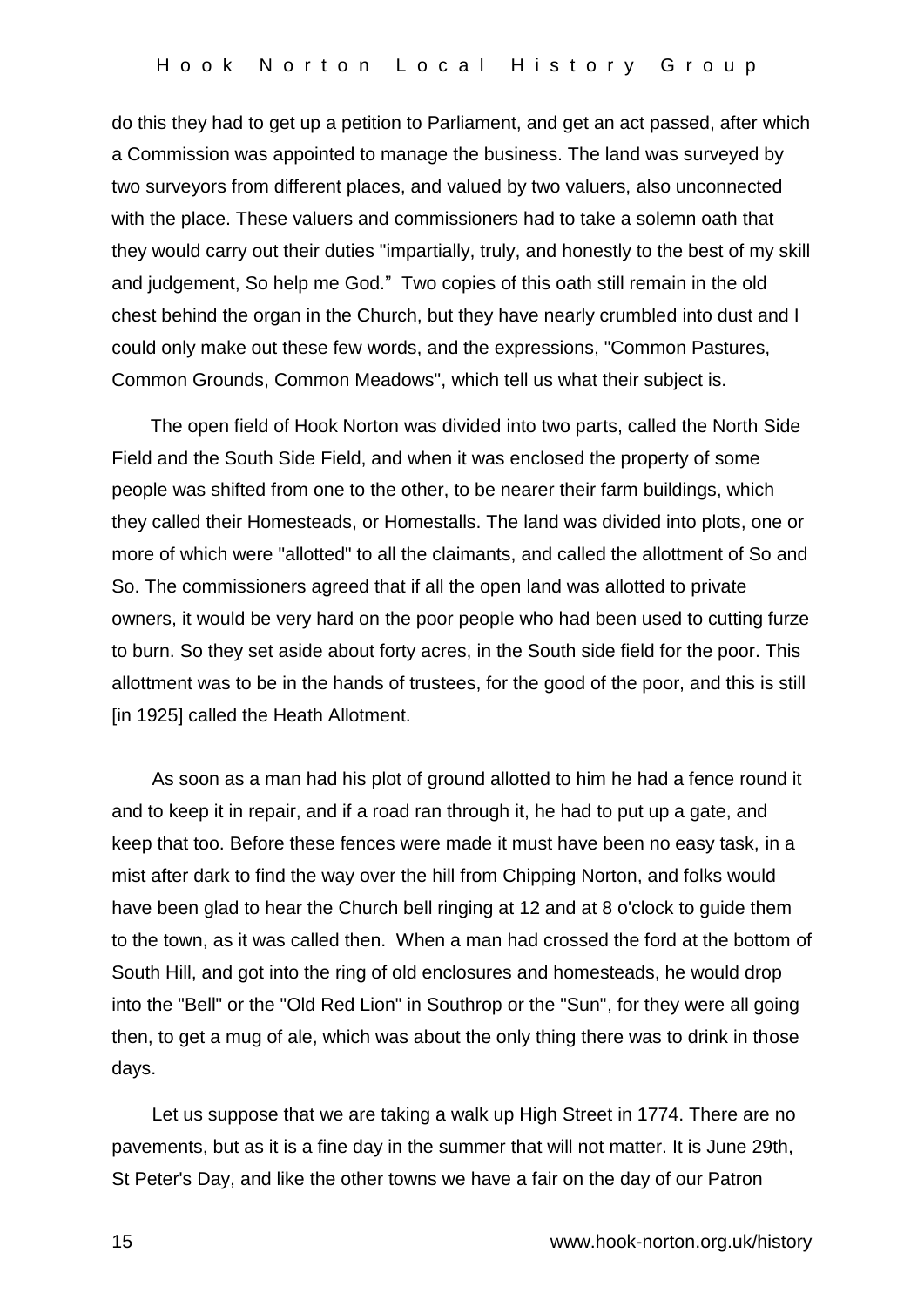Saint. There are two fairs here, however; the other is in November, and we date and pay our bills by these two fairs. The horses are all up in the Horse Fair [now the Sibford Road], but the booths and stalls are in the market place, by the Church. Look at the butter on this stall, it is 8d a lb [3½p a pound]. There is a meat stall too: the mutton is 3½d a lb. [about l½p], and the sheep's heads are 8d each. See the children running out of the wooden gates into the Churchyard, they are just out of school, the school is in the Church, in the North Transept. They have put a fireplace and chimney in the corner. Of course, we don't have any heat in the Church, but we must keep the Teacher from being frozen. He gets a salary of £3 per year, but the children are very small.

Do you see that boy coming in from the common fields with a bag in his hands? He has caught some sparrows, and he is taking their heads to the Churchwardens, who will give him 2d [lp] per dozen for them. The boys know that, and some days they manage to collect a lot, so that putting them down in the Churchwarden's book takes up a whole page. If a boy, or a man, is lucky enough to get hold of a fox, he cuts off one foot, and takes that, and he gets l/6d [7½p] or 2/- [10p] for it. Other things they can get money for are snakes, hedgehogs (which they call urchins) and woodpeckers, which they call hickwals. The urchins and hickwals are worth 4d [l½p] each. Perhaps you wonder why the Churchwardens should have anything to do with such things, but you know the Churchwardens and the Overseers make the rates, and spend them, and it is to their interest to keep the place prosperous.

They are having a meeting at the "Sun" now, to settle about buying the Workhouse here, instead of only renting it, and they say that they will have to thatch it next year. Just outside the door of the "Sun" there are two constables standing. It is the first year we have had constables, there is one for the North Side and one for the South Side; they are looking for anyone getting too much drink, or breaking the law in any way. The dungeon is very handy if they want to lock a man up. It is behind John Brain's smithy, in the Market place, a small room with no furniture except a wide wooden bench, with a bar in front to which a man can be handcuffed. If the constable finds a horse, or cow straying, he locks that up too, in the Pound. The clock has just struck and the chimes are playing. They sound well, and so they ought, for we had a new clock only six years ago, and we are always spending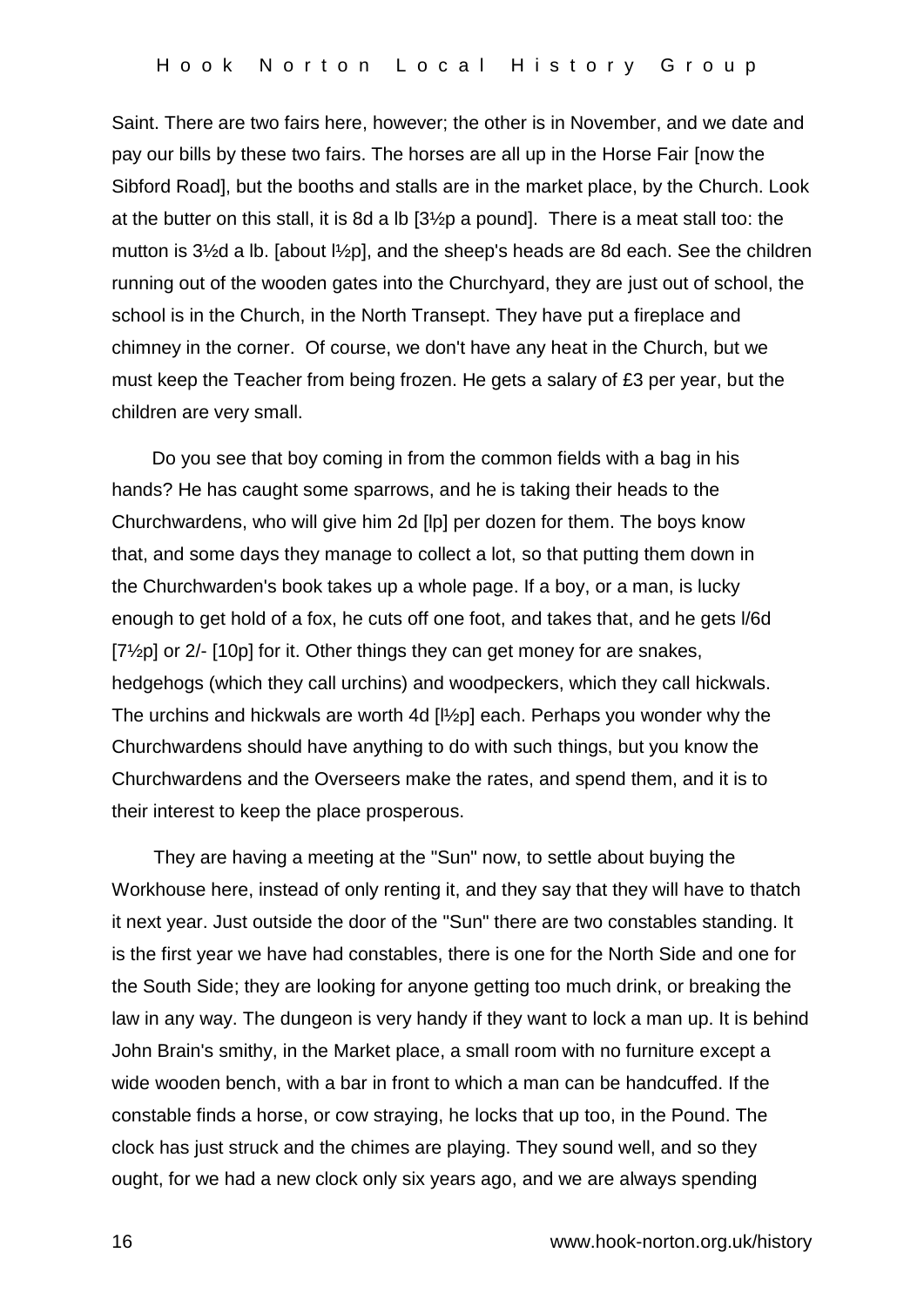money on new ropes and wires for the chimes. The clock came from Mr Pinfold, of Banbury, and cost 21 pounds.

Here is Mrs Sarah Goffe coming, she is a widow, and has a good deal of property; they say the expense of enclosing the land is over two thousand pounds, what with the act of Parliament, and the lawyers and the valuers, and Mrs Goffe has to pay the fourth largest share of it. They must think a good deal of her, for she is the only woman to sign the award. She comes from a large family too; there is Mrs Elizabeth Goffe, also a widow, the two Miss Goffe's, Mr Joseph and Mr Harry, and Mr John Goffe. You know what a place this is for 'nicknames! Well, we call John Goffe "Nephew Goffe", and would you believe me, that the lawyers have gone and put him in the Award as John Goffe, commonly called "Nephew Goffe". He isn't the only one either. When they wanted to put in William Hall's name, they had to put down William Hall commonly called William Hall on the Hill!

Here comes a stranger, what we call a poor traveller: you see the constable goes up to him at once, and asks him something, and he pulls out a paper. The constable takes it to Mr Anthony Lampet, the Churchwarden, who happens to be standing near. Mr Lampet takes out 6d [2½p] and the constable gives it to the poor traveller, and tells him he had better get on out of the Parish as soon as he can. You see, as we have to keep all of our own poor people out of our rates, we naturally don't want poor people from other parishes on our hands. The law is very strict in guarding our rights, and that paper that the man carries is what we call a "Pass", properly signed which shows what parish he belongs to, and allows him to pass through ours, but not to stay. We don't let any new people come and settle here if they are likely to come on to the parish.

As soon as any family asks for relief, we find out if they have got a legal settlement here. If not, they must go before a Justice of the Peace and be examined, and if it is found that they have come in from some other place, we get an order to send them back to their new parish. Some years we have a great number of these forcible removals; in 1771 we had eleven of them. Sometimes the other parish doesn't want the people any more than we do, so then we go to law about it. A few years ago, Tadmarton went to law with us over an order we got to send them a family, but we won, so they had to pay costs, as well as the expense of sending the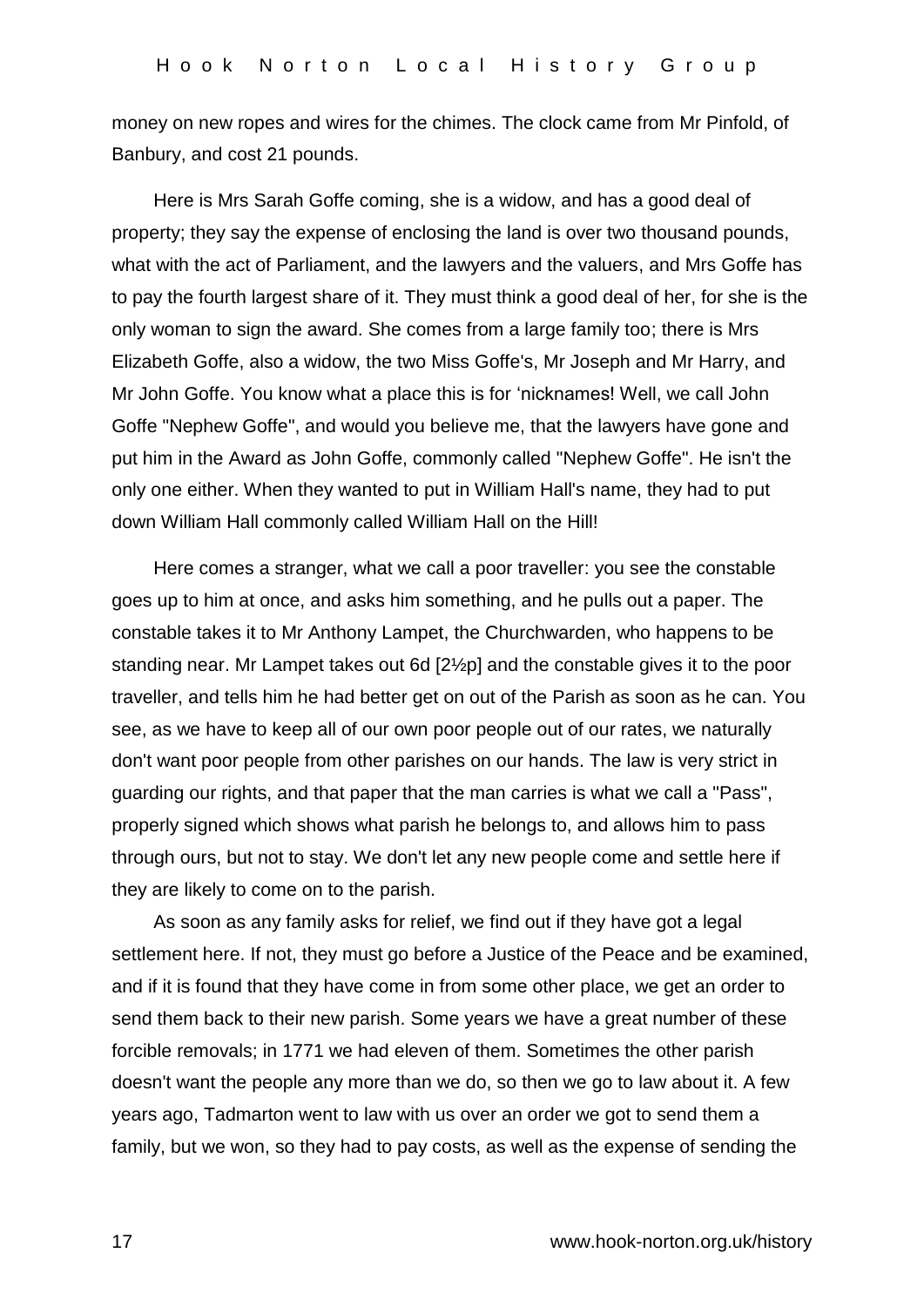people there. Enstone did the same, made a fuss about a family we sent back there, but we won that case too.

The gentleman going in such a hurry is Dr Minchin, he has got a patient very ill, and he cannot tell if it is the smallpox. If it is, the man will have to be sent to the smallpox house, which the overseers rent for such cases. Last year we had a lot of trouble when Wiggins fell with smallpox, getting an order from Chipping Norton, and then it also cost 10/- [50p] carrying him to the Four Shires Stone. Dr Minchin says the water isn't very good, but it's only eleven years since we put in the new Town Pump; of course, it's rather near the Churchyard.

That clergyman, taking his hat off to Mrs Salmon, is Mr Jones, the curate. Such a neat, tidy sort of man, they say he keeps the Parish Registers beautifully, and he always will have things done properly. He used to get £50 a year, now the commissioners have given him some land instead of the money. It is up on South Hill, next to the open fields of Rollright. You see that man Mr Jones is speaking to? That is John Phipps, clerk and sexton. He is just telling Mr Jones that it is 30 years since they had new books for the Minister and Clerk and it is high time they had some more. Mr Jones laughs, and says probably it will be another four years before they can persuade the Churchwardens of that! Everybody knows that Mr Anthony Lampet is a very careful man, and keeps the accounts so strictly that one year he put down in the accounts at the Vestry Meeting, "Anthony Lampet is out of pocket three pence half penny [under 9p]. "

Let us go up Garret Lane, and see if Mrs Sarah Goffe is looking at the shearing close. I hear she has made up her mind to exchange about 15 acres of her land for the shearing close, and the farm buildings near it. The Bishop of Oxford owns it now but it will suit him better to exchange it for land nearer his other fields at Nil and Hook Norton Lodge. The reason the Bishop has land here is that, when Henry VIII took so much Church property, he took the Hook Norton Manor too, and then gave it to the new Bishopric of Oxford, when he set that up. The Bishop gives a quarter of corn from his fields every year to the poor here; this is called the Bishop of Oxford's Charity.

Now if we go round the corner of the shearing close, we can see the homesteads of Mr Apletree, Mr Thomas Warmington, Mr Prue, Mr Daniel Lampet the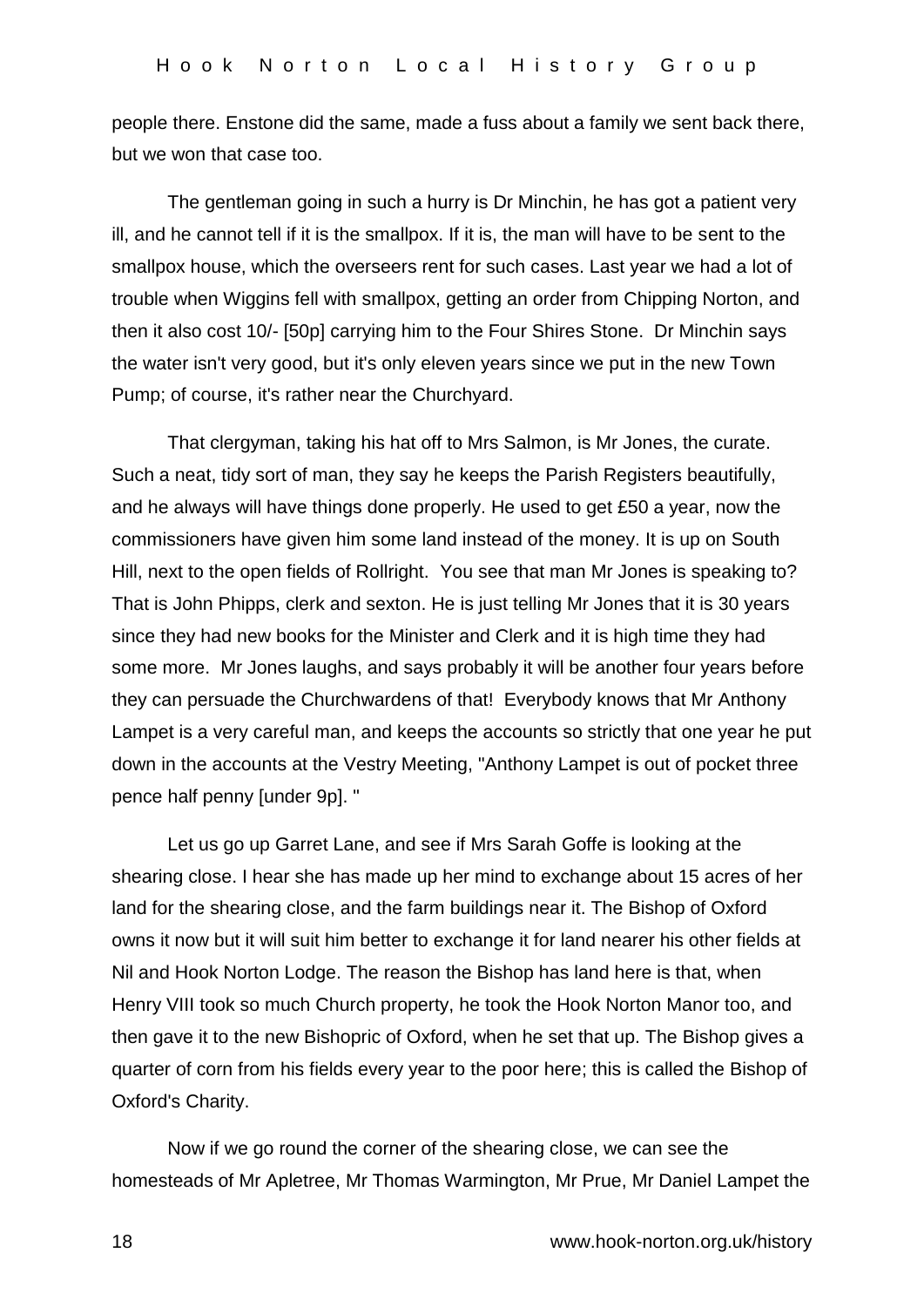vounger, Mrs Ann Harwood and Mr Joseph Goffe. Of course, all these buildings and yards have been enclosed for years, but now, look they are actually making fences round the fields further out! Well we've done very nicely all my time without hedges all over the place, but some people are never satisfied.

### MARGARET DICKINS Brymbo Works Magazine, 1925

Reprinted from Rob Woolley, *Hooky: The Story of an Oxfordshire Village* (1978), pages 10-15.

# **Pauper's Progress**

[*The following somewhat harrowing tale by 'Canities' (Ralph Mann) reads like fiction but was based by him on a close study of some papers that came his way by chance after being thrown out by a Cheltenham solicitor's office. He was able to fill out the story with other information he had gained through his archival studies. Mr Mann's notes on these papers are now in the Chipping Norton Museum.* DJR]

### *1. The Hiring*

Dick Empson stood with the other young men in Chippy Mop, waiting to be hired. Although he had smartened himself up for the occasion, he know that his jacket and breeches were worn and ragged, and that he was muddy after walking the country lanes from Leafield. He had set out long before dawn, with all his possessions tied in a neat bundle on his back, so that he could at last take his place alongside the men looking for work.

His earliest memories were of being taken to the field where his mother was working in the harvest. Then, when he was seven, he had started to earn the odd penny by staying all day alone in the field waiting to throw stones at any bird that came to eat the corn; if he was lucky enough to kill a bird, the farmer gave him an extra farthing. He could not read or write and had never been to school, but when he was eleven he had started work full-time as a plough-boy. Not that he ever got to handle the plough himself, for that was a skilled job, but he walked alongside the horses, did odd jobs on the farm, and the shilling a week that he earned helped his mother with her increasing family.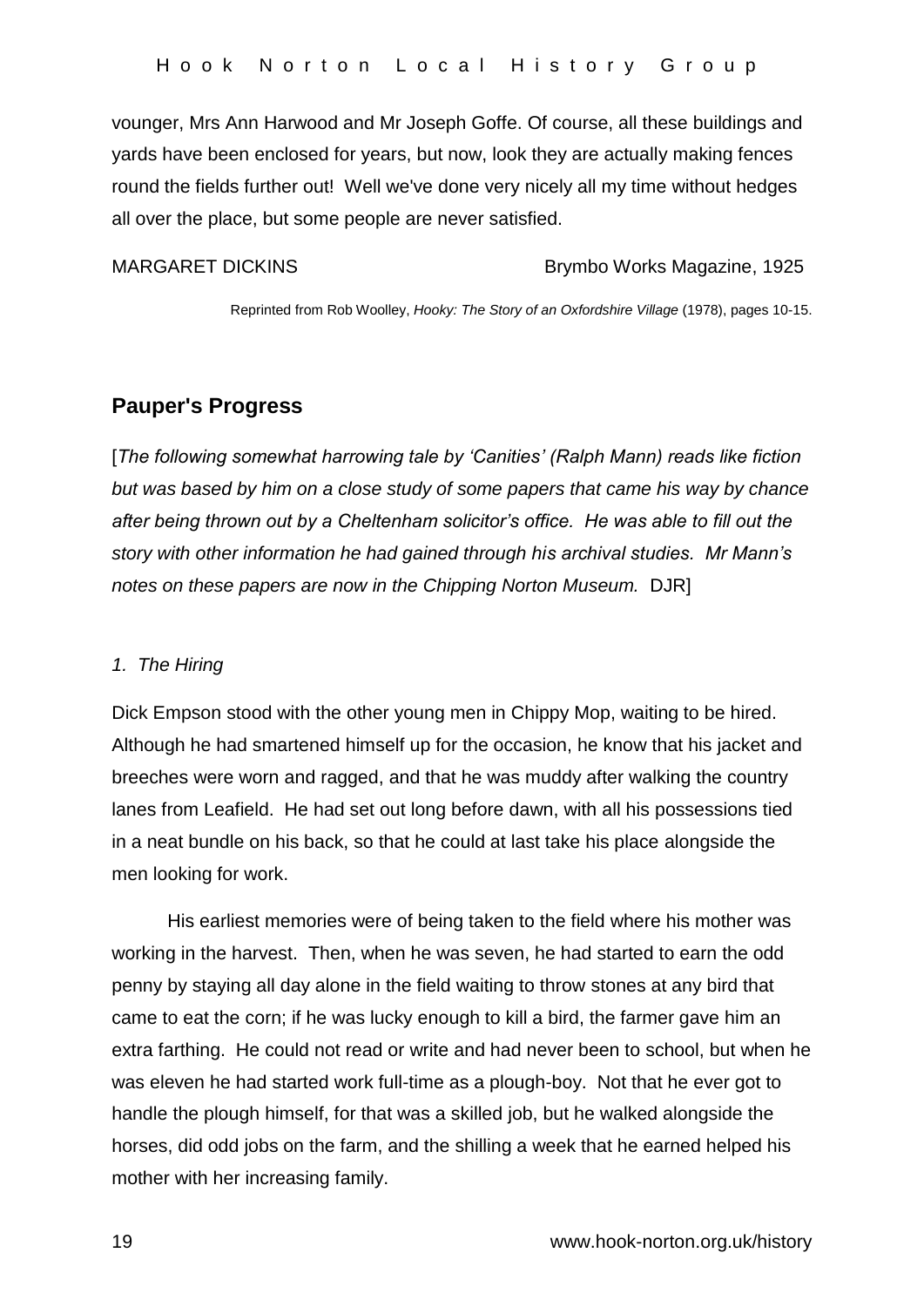Now at last he was big enough to stand with the men at the Mop, and let the farmers size him up for work. Perhaps he was sixteen—he wasn't sure about his age any more—but he was thin and undersized, the smallest at the hiring fair, and most of the farmers hadn't looked twice at him. It was old Michaelmas Day: 10 October 1773.

At last, when he was beginning to despair, one of the farmers stopped and looked him over, made him flex his arms to feel his biceps, and asked him a few questions. Where did he come from then? Where had he been employed before? Was he ready to work hard? "All right, I'll take you", said the farmer. "Here's your hiring penny. Be sure to wait for me outside the Chequers tonight". Dick Empson held the coin—it was a sixpence he had been given—tight in his hand while he walked among the stalls of pedlars and cheapjacks at the fair, looking with amazement at the wares displayed by the light of oil lamps: earthenware pots, iron saucepans, yards of coarse homespun cloth, bottles of quack medicine that would cure everything from the itch to the ague, and even a stall selling pamphlets, ballads, Bibles and dictionaries.

It was while he was admiring a display of brightly coloured silk ribbons that he met Anne Barnet, a girl of his own age, still carrying the mop that she had proudly held when she had been hired by a farmer's wife from Oddington, just over the border in Gloucestershire. When Dick Empson went to take his place outside the Chequers he had spent his sixpence, and Anne Barnet was on her way to Oddington with a bunch of blue ribbons in her hair.

### *2. The Enclosure*

It was late when they set off from the Chequers that night, with farmer Goffe in the saddle of his old horse, and the new hired man, Dick Empson, perched behind him and hanging on tight. The horse walked slowly along the unsurfaced parish roads from Chipping Norton to Hook Norton. John Goffe was taciturn, and Dick had plenty of time to reflect on the new life ahead. Hiring was always a risky business: the contract was binding till next Michaelmas, 1774, whether you liked the place or not,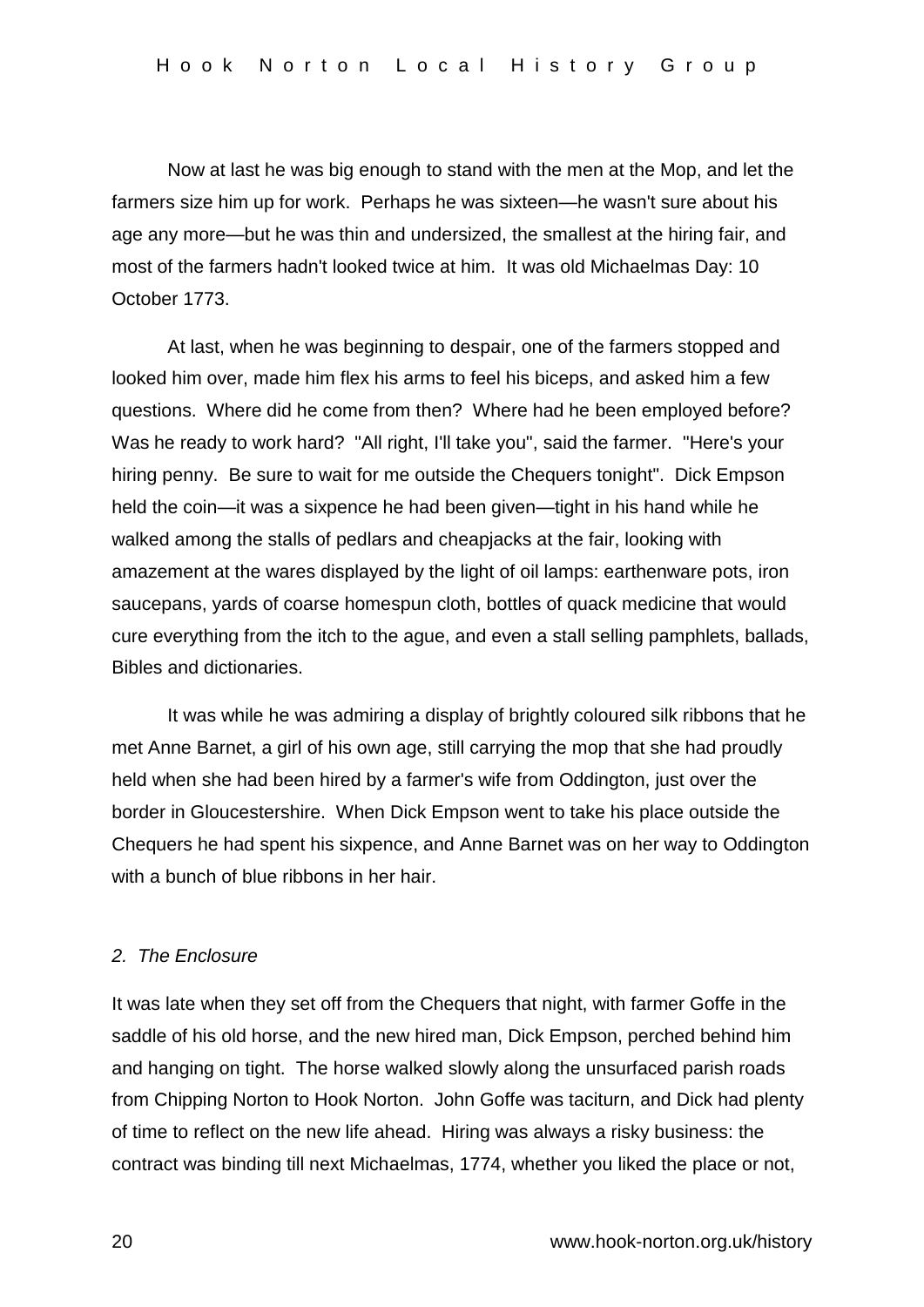and there was no way of knowing what he might be asked to do, or where he might have to live. Some labourers were accommodated in the garrets of the farm-house; others had to find lodgings in one of the crowded cottages in the village, sharing a room with the older boys in the family. Most of the five shillings a week that he would earn would go towards his keep.

Dick Empson settled down at Hook Norton. Six days a week he worked for John Goffe—known locally as "Nephew"—and on Sundays after Morning Prayer, when the weather was fine, he walked over to Oddington in Gloucestershire—it wasn't more than ten miles—to spend a couple of hours with his sweetheart, Anne Barnet, before walking back to his lodgings in Hook Norton to face another week's work. Twenty miles was not much further than he might be asked to travel in his daily work as he trudged between the farmer's acre-sized strips of arable scattered about the open fields of Hook Norton.

But big changes were taking place in Hook Norton that year. For years the major landowners—Francis Travell, Nathanael Austin Apletree, Lionel Lampett and the like—had been discussing the advantages that they and the farmers would derive if they could put an end to the Open Fields and all these scattered strips, and instead have all their land brought together in compact farms. 'Enclosure' was the key to big profits. There had been public meetings in the inn to discuss these proposals, a Private Act for the Inclosure of Hook Norton and Southrop had been introduced into Parliament, and for many months Francis Webb of Stanway and James Joseph Jennings junior of Somerton had been surveying the parish, measuring every strip of land and identifying who owned it and who farmed it. The Inclosure Commissioners appointed by Parliament, Francis Burton of Aynho, Thomas Brown of Cowley (Glos), and John Watts of Sulgrave, had met on 28 June 1773 to begin their work of preparing the great new Inclosure Award Map, making sure that every landowner received a fair distribution of good and poor land, arable, pasture and meadow, in proportion to his former acreage. On 24 September 1774, the Hook Norton Inclosure Act was read publicly in the village, and the farmers began to put it into effect.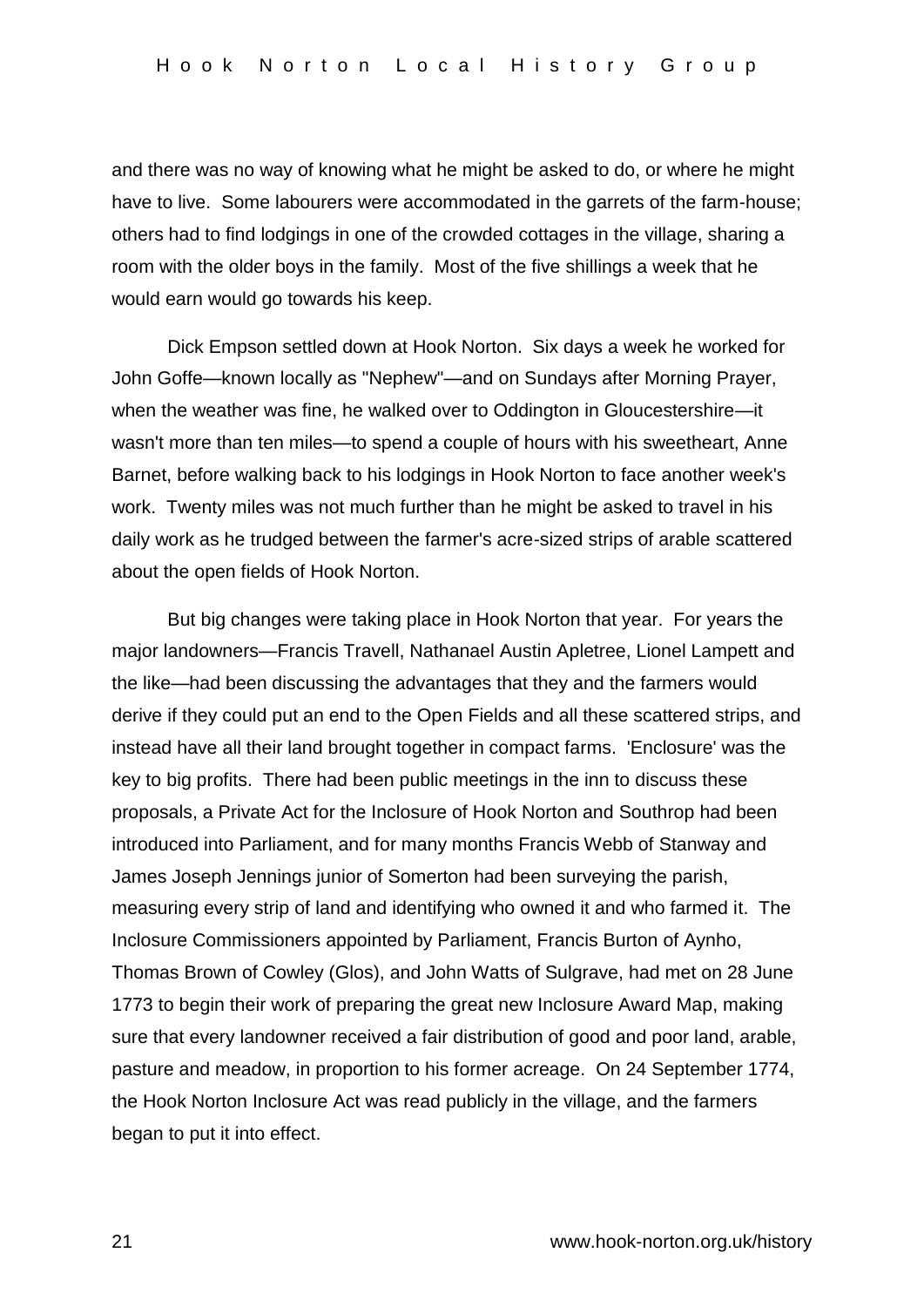### 3. *Poverty*

The Hook Norton Enclosure Award of 1774 meant plenty of hard work for labourers like Dick Empson. First he had to clear his master's land of all bushes and undergrowth so that the new owners could have a fresh start. And then he had to enclose the newly-created fields by digging ditches and planting hawthorn hedges, known as 'quickset' because of their rapid growth. On the other hand, he no longer had to waste time tediously tramping between scattered strips; all John Goffe's land was now brought together, and he began to plan out a new practicable farm.

Dick Empson continued to walk over to Oddington on Sundays, hoping that his absence from church would not be noted. Early in 1775 his sweetheart, Anne Barnet, looking very agitated, broke the news that she was going to have a baby, and asked Dick if he would marry her. Together they went to see the curate of Oddington, their banns were read, and Dick and Anne were married in the old church of St. Nicholas which stands in secluded woodland some distance from the village. There was no room for Anne in his lodgings at Hook Norton, so Dick decided that she would have to come with him back to his family home in Leafield, bringing their new-born son John with them.

Life in Leafield was hard. The Empson family cottage was overcrowded and employment was uncertain. Dick was not able to get regular work. Their slender resources were stretched even further in 17878 when their second son, William, was born. In the autumn of 1779 it was obvious that Anne was again pregnant and this precipitated a family crisis: Dick was out of work again, and it was no longer possible for the growing family to continue to live in the Empson cottage. With bitter reluctance, Dick sent to the Overseers of the Poor at Leafield to see if they could help by finding him work or by supplementing his wages.

The Overseers listened with to his story with concern. Times were hard for ratepayers too, and every pauper added to the pay-roll of the parish pushed up the rates. The following Sunday, after Morning Prayer, the Overseers and Churchwardens met with the Perpetual Curate of Leafield to discuss how they should handle recent applications for poor relief. In the course of the discussion, it emerged that even though Dick Empson was a native of Leafield the parish might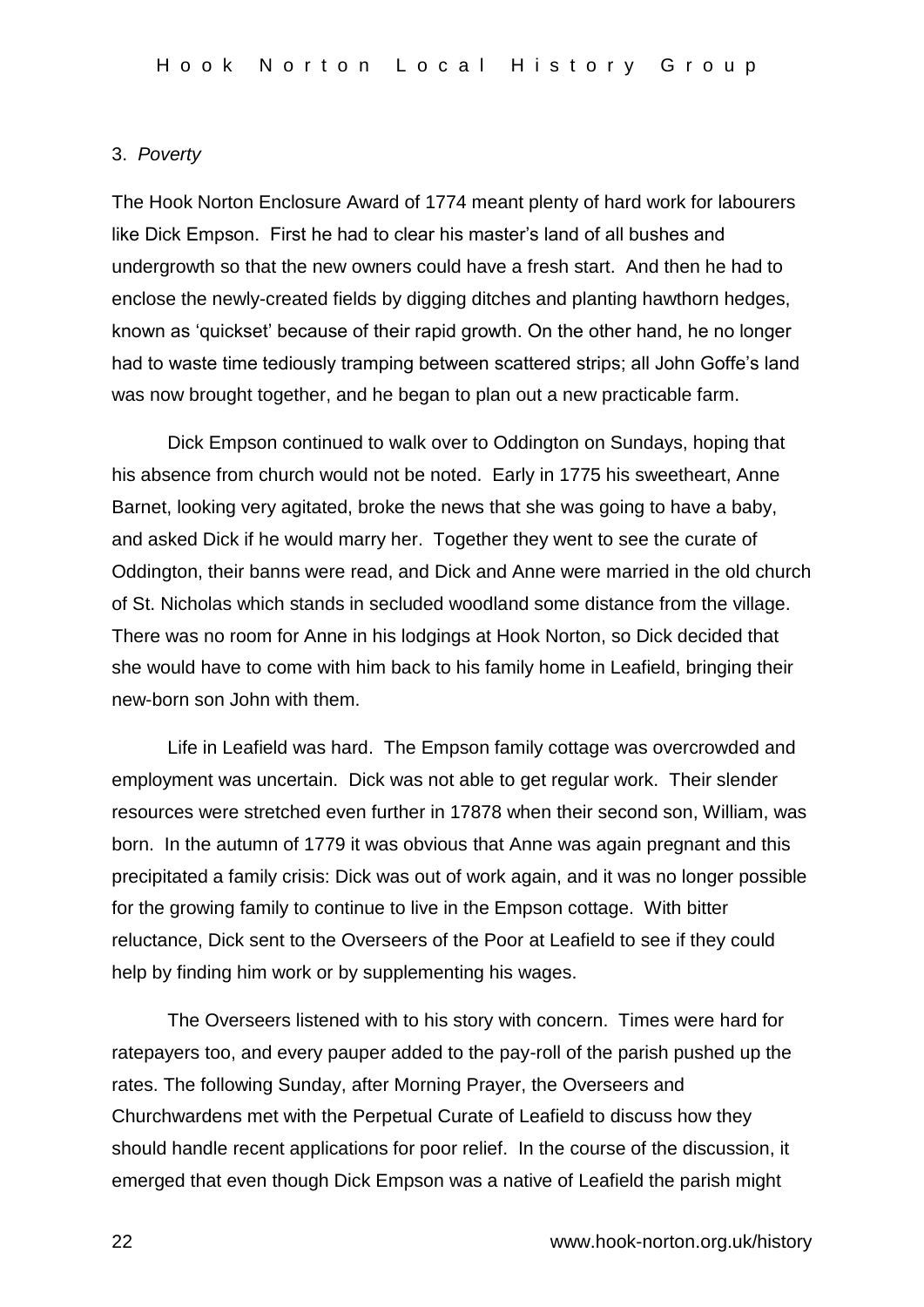not be responsible for him now, and so they decided that he should be examined by the magistrates.

On 14 October 1779 the Overseer took Dick Emprson to see two Justices of the Peace, Revd. Phipps Weston, Vicar of Witney, and Revd. Henry Gabell, Vicar of Standlake, who placed him on oath and then questioned him about his life. Dick told them that he had been born in Leafield but that about six years before ago he had been hired for the year by Farmer Goffe of Hook Norton; that he had married , and had two children with a third on the way, and that they had come back to live with his family in Leafield. The one significant fact was that Dick Empson had once been hired by a farmer in Hook Norton, and had served there a whole year.

The two magistrates soon quickly reached their decision. The legal "place of settlement" for Dick and Anne Empson was Hook Norton, and to Hook Norton they must go. The legal document , known as a Removal Order, was duly drawn up at once and signed: one copy to be kept at Leafield, and one copy for the parsih officers at Hook Norton. "We do hereby judge that the said Richard Empson, Anne his wife, and their Children that is to say John and William … are likely to become chargeable to the said hamlet of Lea-field and that the place of their last legal settlement is in the said parish of Hooknorton …."

### *4. Transportation*

It must be getting on for twenty miles from Leafield to Hook Norton—a long journey by foot. However, out of consideration for Anne Empson's condition—her pregnancy was well advanced—the Overseers of the Poor of Leafield permitted her with her two infants to travel by covered wagon, while her husband Dick walked alongside. One of the Overseers, a young farmer on horseback, accompanied them, carrying the Removal Order to hand over to his counterpart at Hook Norton.

The journey was slow and uncomfortable. The long, low wagon was dark and stuffy inside, the babies cried and the solid wooden fellies (outer circle of wheels) jolted mercilessly over the unsurfaced roads. In some places there were such deep ruts and potholes that the driver steered the horses off the road into the adjacent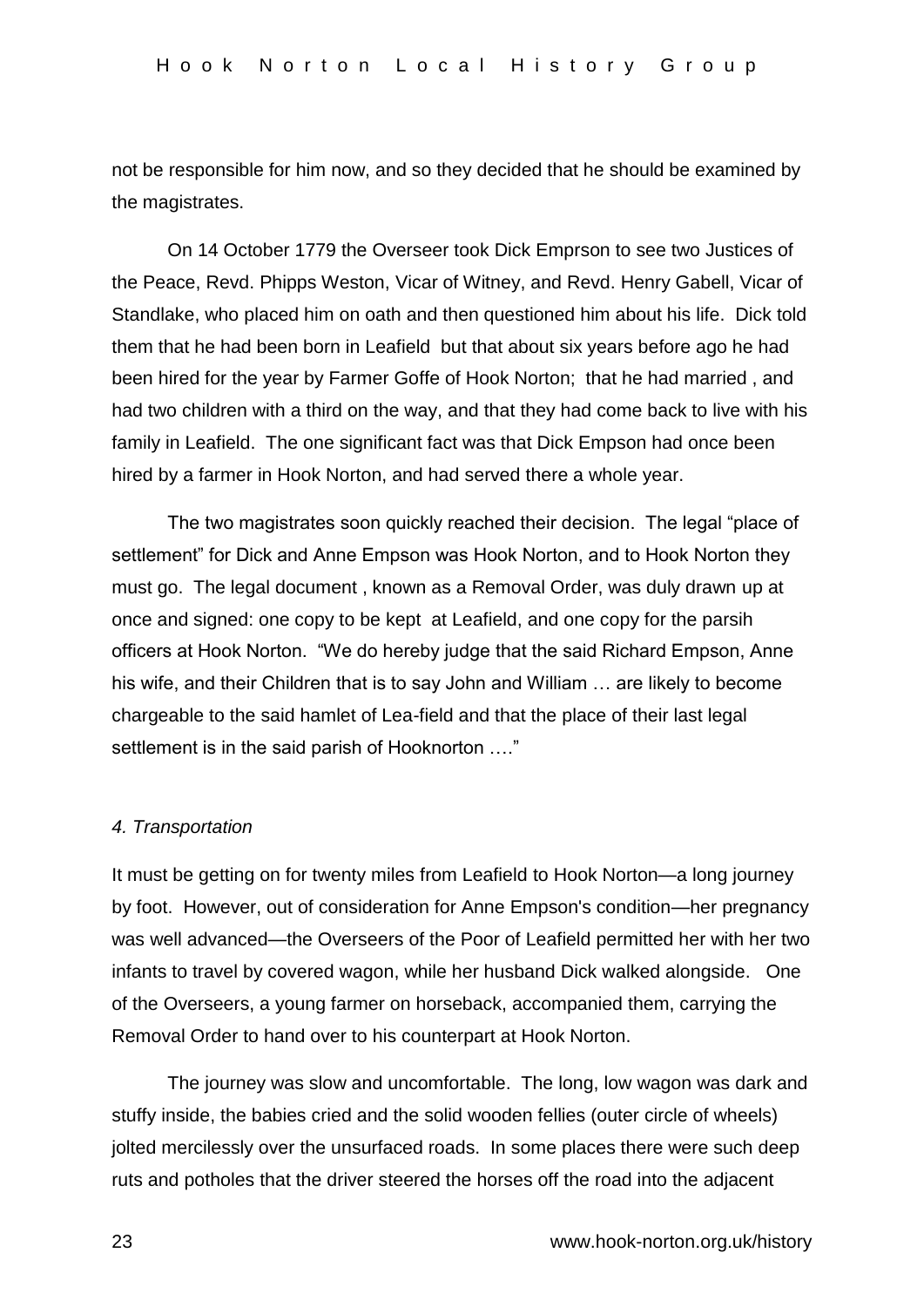field. In other places, where the parish Surveyors of the Highways had been more active, the holes were filled with stones and rubble.

Walking beside the wagon, which rarely exceeded two miles an hour, Dick Empson had plenty of time to reflect on how his present predicament had all come about as the result of an incautious agreement made at Chippy Mop six years before when he was still a boy. Now, he and his wife Anne, with their two children, John aged three and William aged one and a half, were being taken back unwillingly to Hook Norton, homeless and without work.

The wagon stopped at Chipping Norton, and the Overseer escorted the Empson family to Chipping Norton workhouse where they were to spend the night in the vagrants' ward. The Overseer, who could charge his expenses to the parish, put up at the Crown & Cushion where the new licensee, Giles Attwood, was struggling to restore confidence after his predecessor's bankruptcy.

Early the next morning—it was October 1779—the Empsons boarded another wagon bound for Hook Norton. To avoid paying the toll charged on the new Banbury turnpike (for the charge levied on broad-fellied wheels was heavy) the wagon followed the old parish roads over the hills through Over Norton and Great Rollright. By mid-afternoon they had reached Hook Norton, and the Leafield Overseer left the Empsons waiting miserably by the church while he went in search of the Hook Norton Overseers to hand over his charge.

Had Dick Empson been able to read, he might have reflected on the last verse of the satirical Labourer's Love-Song:

*When yonder Church would lure thee on With visions of a bride, Turn thee, thou fool, and think upon The building by its side: There stands the Workhouse - look with awe Upon that place of dread Where Paupers go, who break the law Which says: THOU SHALT NOT WED.*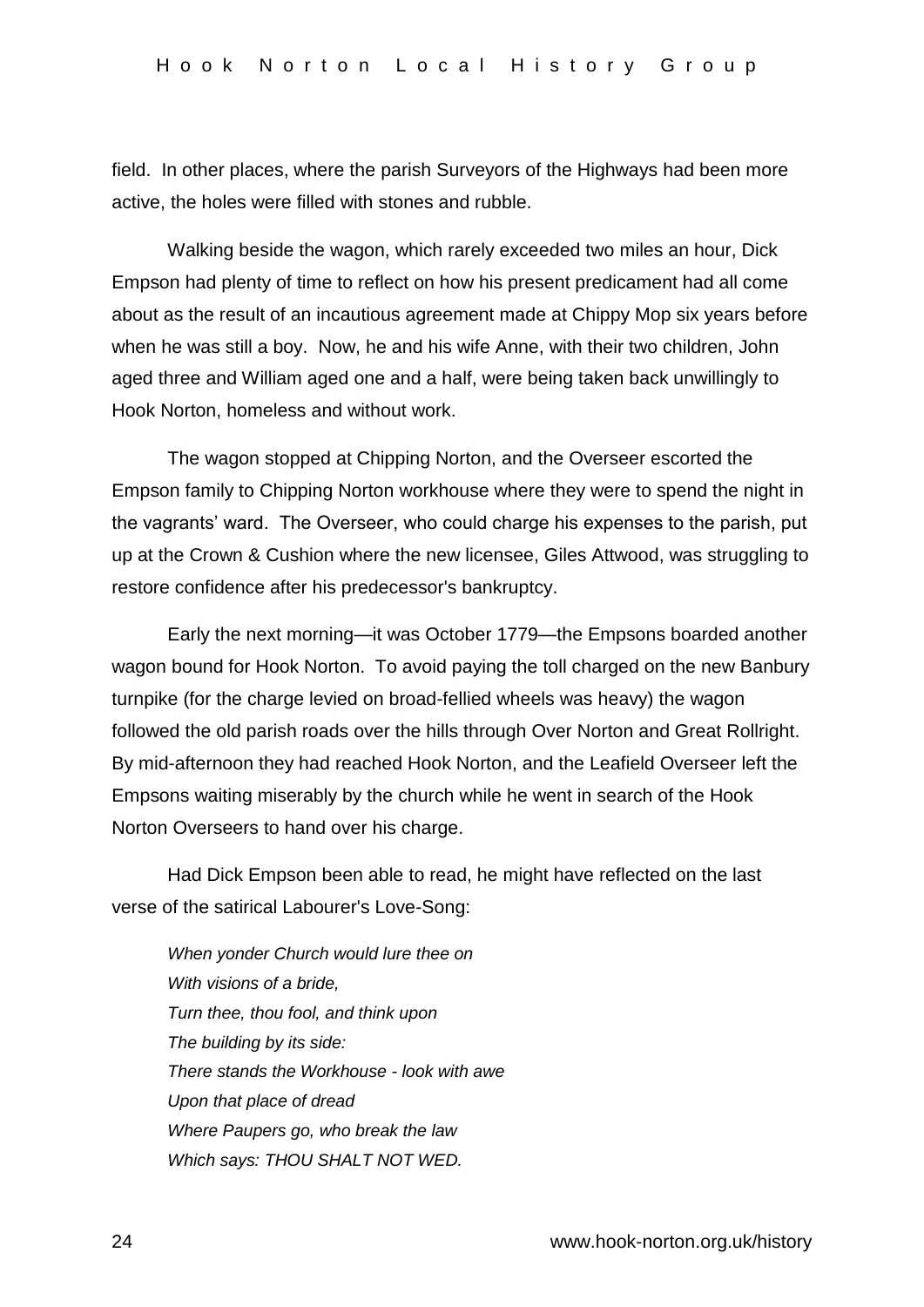### 5. *The Workhouse*

The Hook Norton Overseer was decidedly displeased at the unwelcome arrival of the family from Leafield. He accepted the Removal Order presented to him by the Leafield Overseer, and vented his irritation on the woebegone Empson family waiting outside Hook Norton church. Conditions were hard in Hook Norton, too, in 1779, and the addition of a pauper family of four, with a fifth expected soon, would add to the ratepayers' burden.

He hustled the Empsons along the street to the East End where, five years before, the Hook Norton parish officers had invested in purchasing a parish workhouse (where 'Apple Gates' now stands). They had rethatched the building, and were employing the Workhouse Governor, John Dee, to provide for more than twenty inmates at £100 a year. Although this worked out at about five shillings per person per week—the average wage of a labourer—John Dee was expected to run the workhouse at a profit, since the surplus was his own income. The cost of accepting the Empson family would come directly out of his own pocket.

Conditions in the workhouse were not yet as bad as they were to become fifty years later, but for Dick and Anne they were humiliating enough. On arrival they had to submit to being washed and cleaned of vermin. Although they were not prevented from seeing each other during the day, Dick was sent to sleep in the men's ward, while his children stayed with Anne in the women's ward. The food was frugal, poorly cooked and unappetising, and the work given for Dick was hard and long. The men from the workhouse were loaned out to farmers looking for cheap labour; Anne stayed in the workhouse with the children and took her share of washing, scrubbing, ironing, mending and cooking.

But at least they had a roof over their heads, newly thatched, the children received a basic but adequate education in the three Rs (which was more than most other village children received), and they had the company of other destitute families from the village, many of whom remembered Dick Empson from the time when he had worked for Farmer Goffe. On Sundays the inmates of the workhouse were taken to church, where they were made to stand ignominiously at the back, clearly identifiable as the parish paupers. Little Joe Empson was born in the workhouse in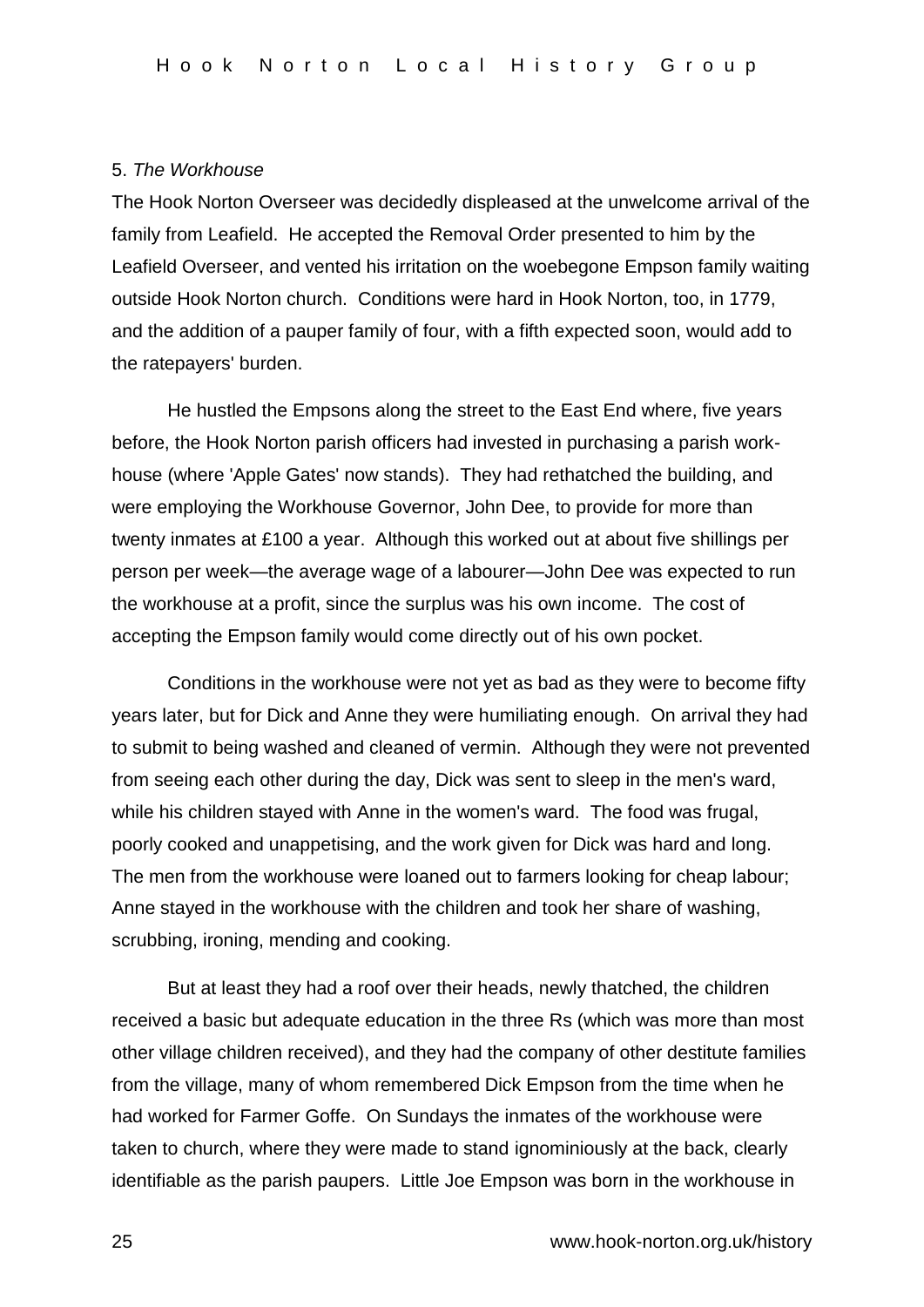1780 and was baptised in St. Peter's on 14 May. Later came Jim, and then Richard, named after his father. Little Richard was a sickly child, and died in infancy, the minister carefully noting in the burial register (24 June 1788) 'infant and pauper'.

Ten years is a long time to spend in the workhouse, but deliverance came at last in an unexpected way. The French Revolution of 1789 led to the re-embodying of the Royal Oxfordshire Regiment of Militia three years later, and a quota of recruits was fixed for every parish. The village constables applied great pressure to obtain recruits, and able-bodied men in the workhouse were ideal volunteers. The bounty given on enlistment was sufficient to enable Anne Empson and her sons to move into lodgings. John, the eldest, had moved away when he was sixteen, Will was now old enough to be employed as a labourer, and Joe and Jim were ploughboys. And Dick Empson himself, smartly dressed in militia uniform, was earning a shilling a day—more than ever in his life before.

The Militia were moved from Reading to Salisbury in 1793, and then to the Sussex Downs in 1794. But in April 1795 came the disgraceful episode when the Oxfordshire Militia, under the leadership of Henry Parish of Chipping Norton and Edward Cooke of Witney, mutinied at East Blatchington, seized the port of Newhaven, and were disarmed after a short confrontation by the Lancashire Fencibles. After the Courts-Martial and executions were over, the Oxfordshire Militia were punished by being sent to Ireland to help suppress the insurrection of Wolfe Tone and his United Irishmen. As Dick Empson could not write, Anne Empson heard nothing more from her husband, but when the militiamen at last returned in 1800, Dick Empson was not among them: he had died in Ireland.

*P.S. The main events in "Pauper's Progress" are based on historical evidence, but the story has been embroidered by the author. Young Joe Empson, born in 1780, grew up to be Parish Constable and a highly respected member of the community. He saved up to become a farmer, moved away, and his great-granddaughter now [1990] lives in Solihull.*

CANITIES *Village Newsletter*, 14: 5-6, 15: 1-3, September 1989-May 1990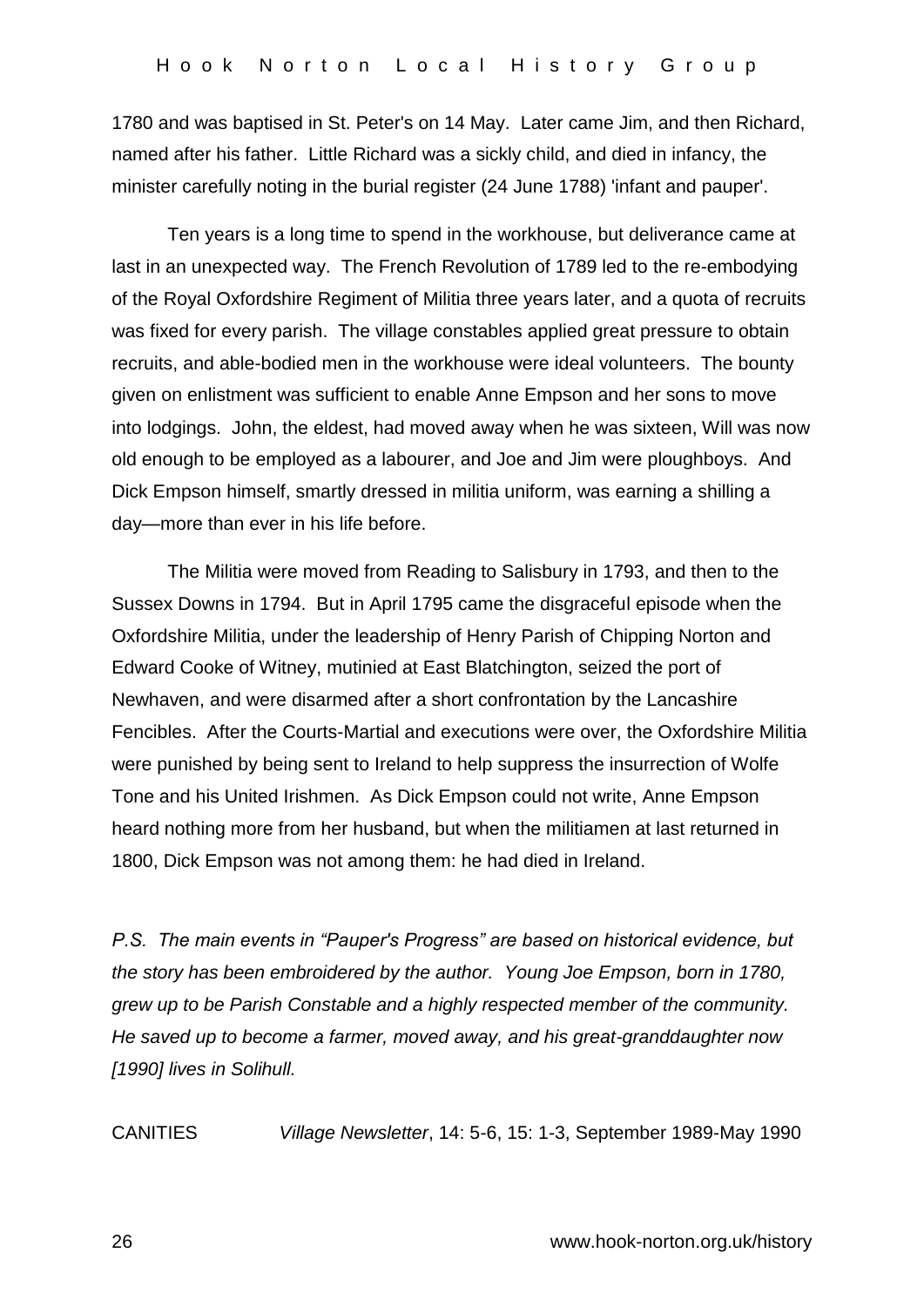### **1805: A Most Convenient Discovery**

Everyone was rejoicing over the glorious victory of Nelson at Trafalgar on 21 October 1805 – everyone except Richard Fisher. Richard Fisher had other matters on his mind. His mother, Rachel Fisher of Whatcote, a wealthy elderly widow, had died the previous year, but probate of her will and the inheritance of her estate were held up by a legal technicality. Forty years ago, when Richard was an infant, his great-uncle had left a complicated and rather eccentric will, and now Richard found that he needed to produce evidence that one of great-uncle Anthony's legacies—for £20—had actually been paid. But it was all so long ago, and the people concerned were all dead.

And then Richard Fisher made a most convenient discovery. He 'found' the receipt for the £20, dated November 1767, and properly signed by the beneficiaries, Joseph and Mary Hyatt of Hook Norton, "who... in November 1767 ... received the said Legacy ... and whereas the said Joseph Hiatt hath long since departed out of this life ... and whereas the receipt hereunto annexed signed by the said Joseph Hiatt and Mary his wife at the time of the execution ... was lost and mislaid but hath since been found by the said Richard Fisher ...."

All was well: the receipt and Richard Fisher's bond of 13 November 1805 were accepted; his mother's will proved, and the lawyers satisfied. No-one ever doubted the authenticity of Richard Fisher's daring forgery. But Richard Fisher had overlooked a couple of awkward facts. Great-uncle Anthony made his will in 1766, but he did not die till 1771 when the legacies were paid. And Mary Townsend Huckin to whom he bequeathed £20 did not marry Joseph Hyatt until 1771. So the receipt which Richard Fisher 'found' had the wrong date—it was four years too early. A harmless deception perhaps? Joseph and Mary Hyatt were both dead, and noone could dispute the receipt. But Local History has an uncomfortable knack of bringing things to light. I wonder whether Mary Townsend Huckin ever did get her £20?

CANITIES (*Newsletter,* 13: 2, March 1988)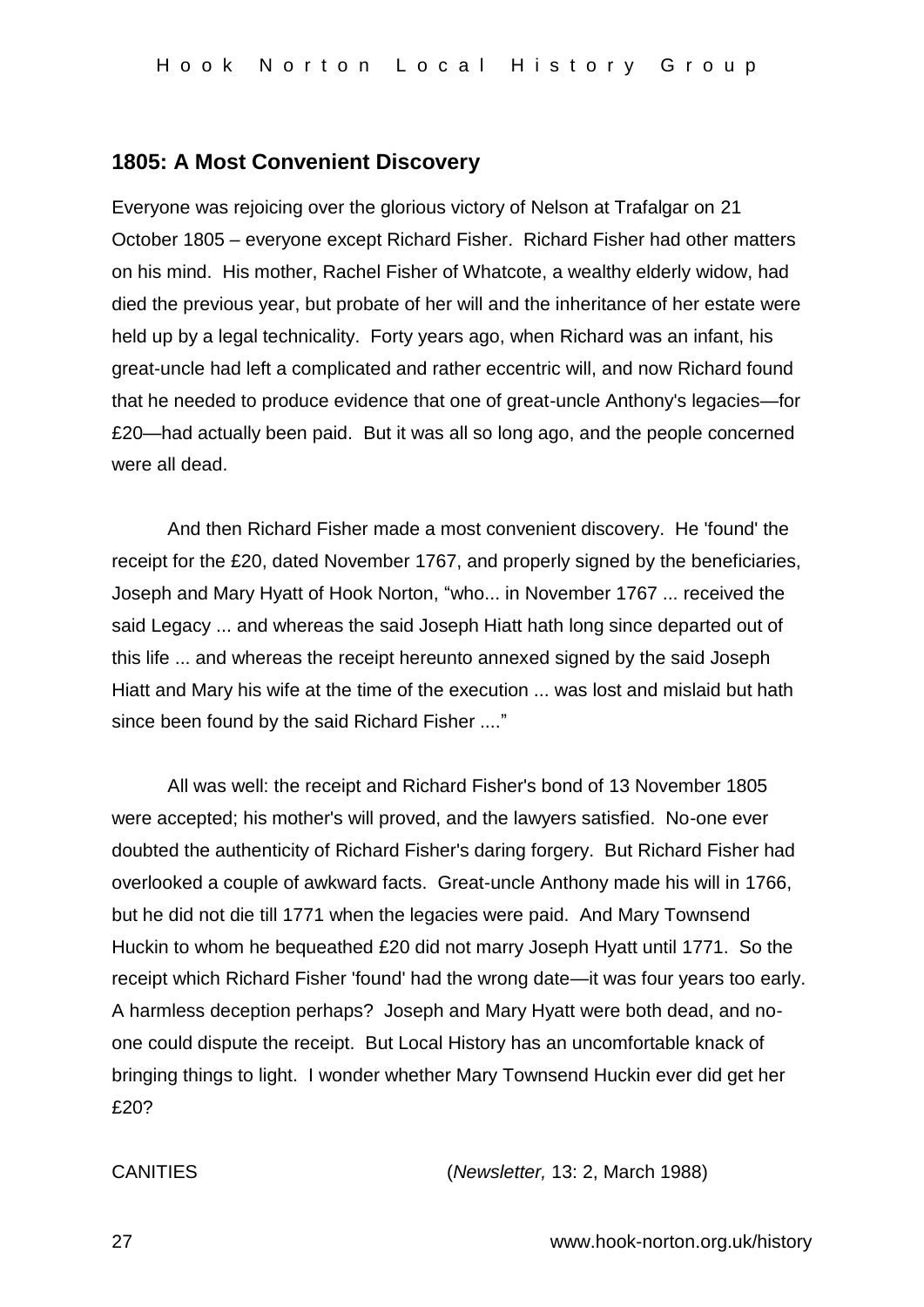## **1817: Seand Hir A Latle Money**

On 11 January 1817 Mr. Thomas White, the churchwarden of Hook Norton, received an unusual letter. As usual in those days, the letter was written on a single sheet of paper which was then folded and addressed without being placed in an envelope. The address itself was sufficiently unusual to make Thomas White wonder that it had ever reached him at all:

To Mr. White Chourch Warener Youkenorthone 8 Miles from Bambrone In Oxfortshire.

Presumably he had to pay the postage, which was based on weight and distance; the letter had come from Louth in Lincolnshire, well over one hundred miles away, and not far from the North Sea. It had taken less than a fortnight to reach Hook Norton, which, in those days before the penny post, with rough unsurfaced roads and horse-drawn wagons, was quite good going.

Unfolding the letter, Thomas White read:

Louth Linclonshire Disember 29 1816

Mr. Thos White I tack this apertunety of Righting to you and to in form you that Mary Hyde is Bean Lying veary ill for the Cors of thre wickes and is very much Deresede At this time and hase nothing to helpe Here self and will be very much a Bleage To you if you will seand hir a latle money To asest hir at this time in hear Distres And you most Drect to Mr. William Feanton

James Streat Louth Linclonshire.